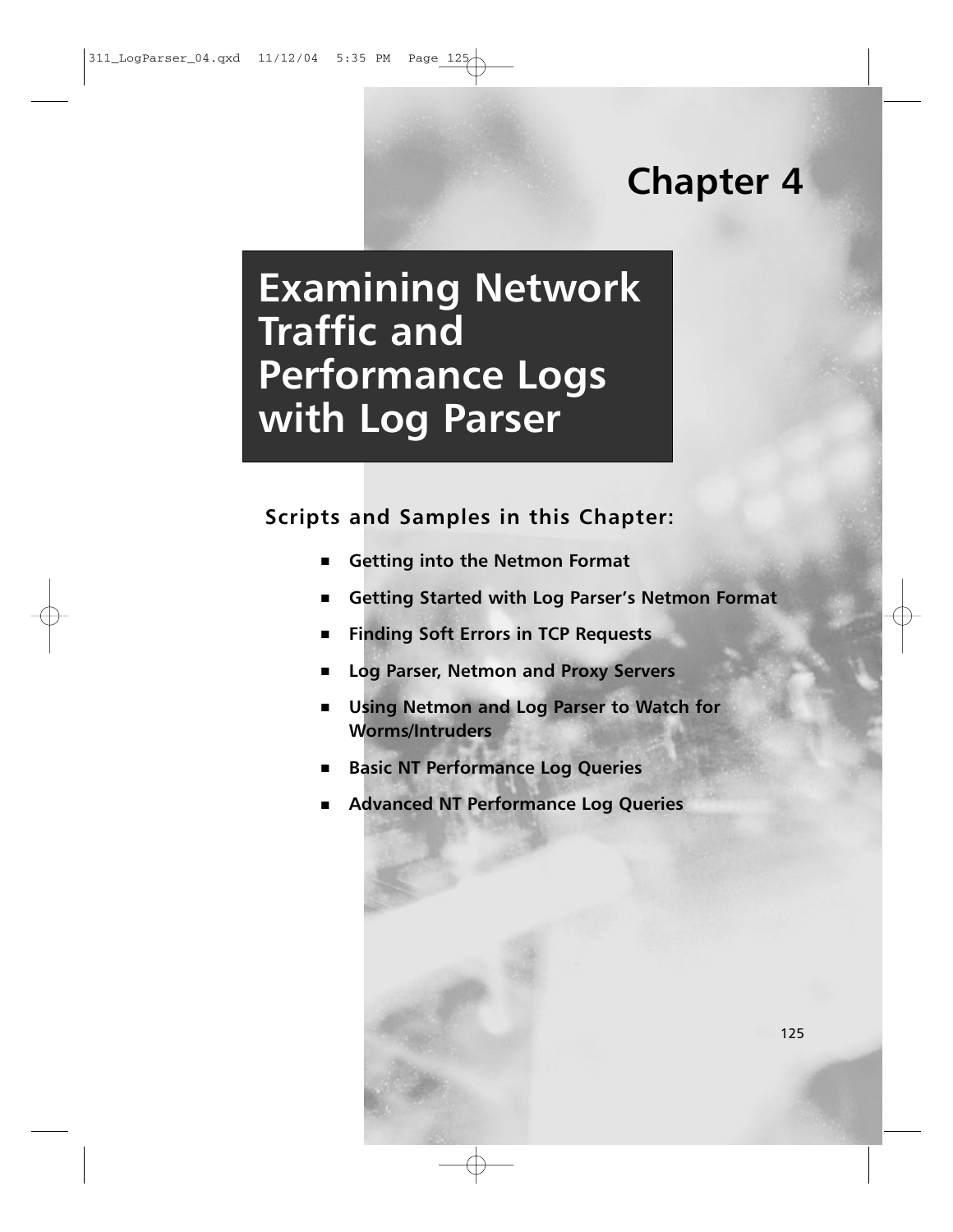# **In This Toolbox**

Network capture files recorded by Microsoft Network Monitor (Netmon) are a great low-level way to understand what is happening inside a network application or on a network. While the user interface of this application is generally very useful, it struggles with complicated data search patterns and in understanding the relationships between multiple data packets.

Log Parser quite nicely fills this gap by giving you direct access to all the raw data in the packet and puts the SQL query capability of Log Parser to use in finding what can often be a needle in a haystack for a tester or network administrator.Additionally, in this toolbox you will learn how to take this same concept and apply it to NT performance log data and also make it more manageable and more useful.

# **Reading Netmon Capture Files with Log Parser**

Like other types of large data sources, network trace data can be gigantic in size and its very nature can make it look very arcane, even to a well-trained eye. Even with that in mind, Log Parser can be used to reveal networking data that has previously been either unavailable to an administrator or difficult to retrieve at best. However, this data is easily reachable with Log Parser.

For example, do you run a website with an ISAPI DLL (Internet Server Application Programming Interface Dynamic Link Library) that exposes public, user-specified function calls? Do you want to reproduce the parameters that are generating a page that is not classified by IIS (Internet Information Server) as an "error," but is still not generating the expected response intended for the user? You only know what external URL (Uniform Resource Locator) the user sees and not what the actual request was since it's a server to server call and the end user cannot see the actual URL.The other server is external and you do not have access to their server's logs, so you can't look there for the referring URL.You're stuck, right? Wrong. Network captures can tell you the URL that the client asked for where an IIS/HTTP (Hypertext Transfer Protocol) log cannot, since it technically is not an error to IIS.This is often referred to by administrators as a *soft* error, which is basically defined as a suboptimal result that is not severe enough to be labeled an exception by the application. Finding soft errors is where using network captures can shine since all the raw data is available to the investigator. Network captures offer raw access to TCP (Transmission Control Protocol) packet information and Log Parser presents it in straightforward fields without missing or arcane descriptions, also providing an optional, connection-oriented view that shows all the packets in a particular connection.This connection includes all the packets in a request stream from start to finish and can be accessed by using the **-fmode:TCPCONN** switch to Log Parser.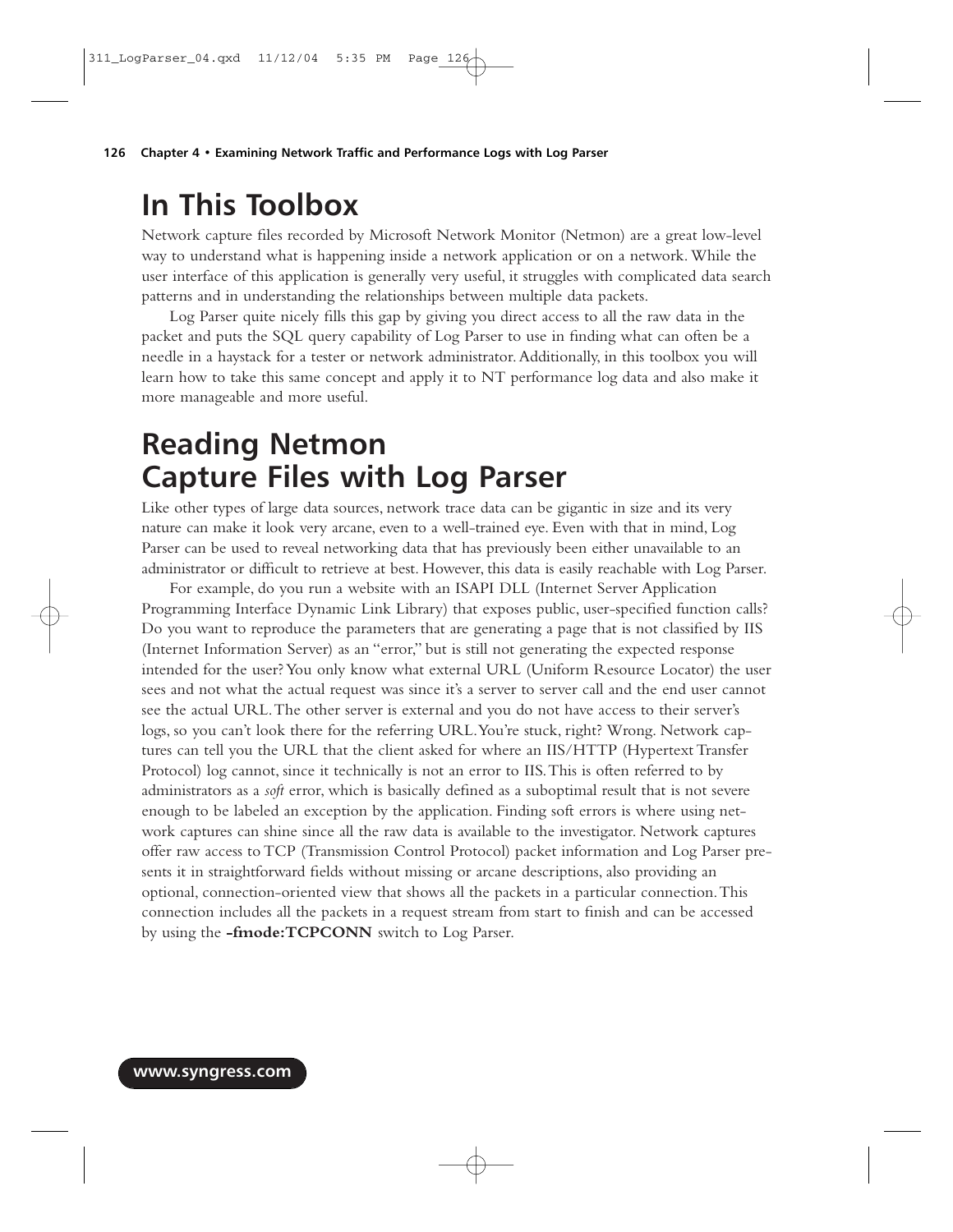### **NOTE**

While there are many other network capturing tools available in the enterprise space, Log Parser currently supports the .cap file format used by Microsoft Network Monitor only.

## Getting into the Netmon Format

As mentioned previously, Log Parser plainly identifies all the fields inside the TCP packet, which allows the administrator to spend his or her time investigating and not deciphering the packet's format and fields. See Tables 4.1 and 4.2 for details on all the network fields that are exposed by Log Parser's Netmon input format.

Also present in Log Parser's Netmon format are the following optional switches:

#### ■ **-fMode** TCPIP|TCPConn

Field mode: TCPIP: each record is a single TCP/IP packet; TCPConn: each record is a single TCP/IP connection [default value=TCPIP]

### ■ **-binaryFormat** ASC|PRINT|HEX

Format of binary fields [default value=ASC]

| <b>Property</b>                | <b>Field</b>    | <b>Description</b>                                                                                                            |
|--------------------------------|-----------------|-------------------------------------------------------------------------------------------------------------------------------|
| Frame Number                   | Frame           | Relative Ethernet frame number in the capture<br>file starting from 1.                                                        |
| Time of day                    | <b>DateTime</b> | W3C Timestamp on each frame.                                                                                                  |
| Frame size in bytes            | FrameBytes      | The size of the Ethernet frame, up to a maximum<br>value of 1514 bytes, including all TCP and IP<br>(Internet Protocol) data. |
| Source MAC address             | <b>SrcMAC</b>   | The source server's Layer 2 network or Media<br>Access Control (MAC) address.                                                 |
| Source IP address              | SrcIP           | The IP address of the host sending the packet.                                                                                |
| Source TCP port                | <b>SrcPort</b>  | The TCP socket that the packet is originating<br>from.                                                                        |
| Destination MAC address DstMAC |                 | The destination server's Layer 2 network or MAC<br>address.                                                                   |
| Destination IP address         | DstIP           | The IP address of the host receiving the packet.                                                                              |
| Destination TCP port           | <b>DstPort</b>  | The TCP socket that the packet is bound for.                                                                                  |

#### **Table 4.1** Netmon Capture File Fields and Properties in Raw Format

**www.syngress.com Continued**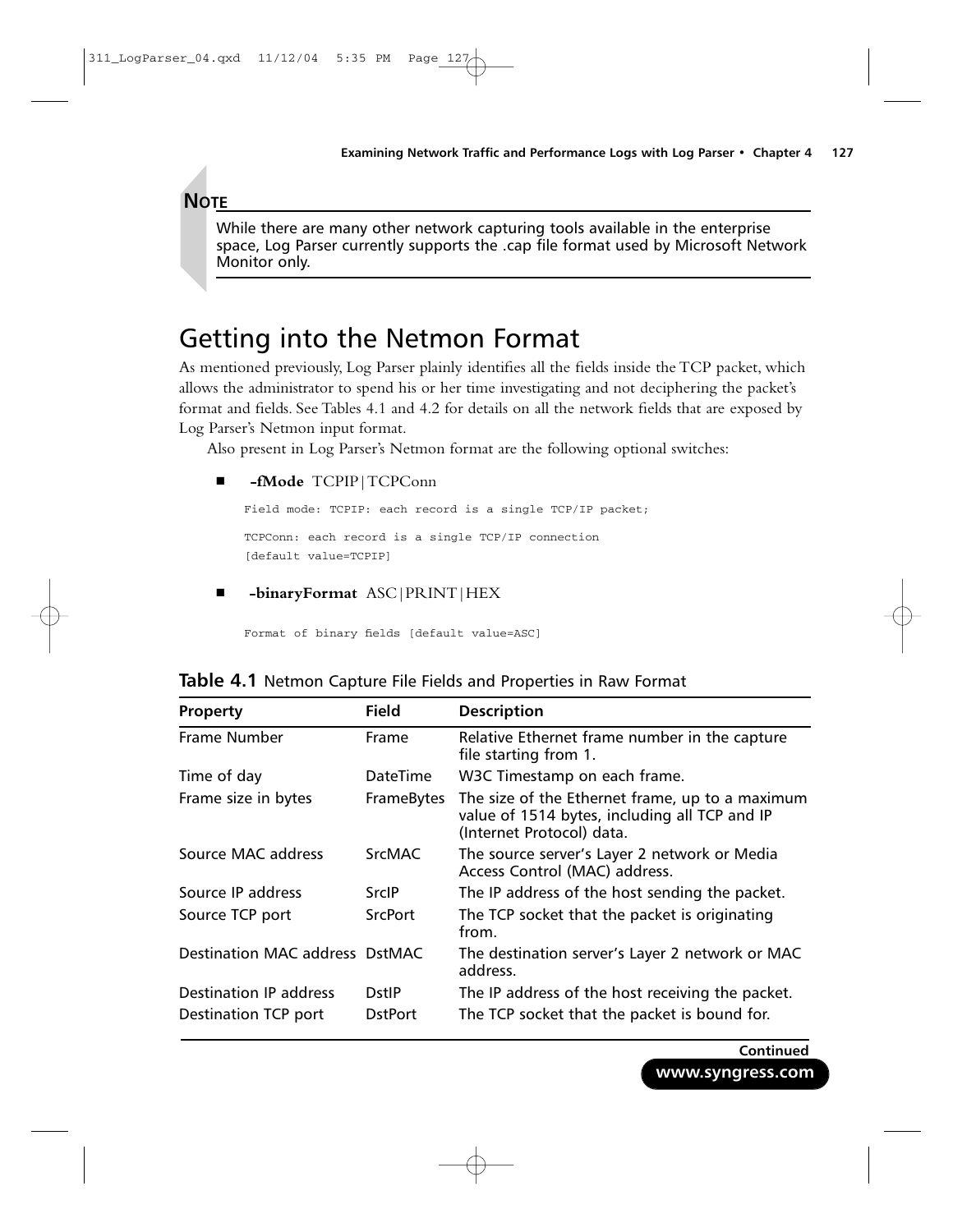| <b>Property</b>                        | <b>Field</b>     | <b>Description</b>                                                                                                                                                                                                                                                                                                                                                                                                                                                                                                                                      |
|----------------------------------------|------------------|---------------------------------------------------------------------------------------------------------------------------------------------------------------------------------------------------------------------------------------------------------------------------------------------------------------------------------------------------------------------------------------------------------------------------------------------------------------------------------------------------------------------------------------------------------|
| <b>IP Protocol Version</b>             | <b>IPVersion</b> | IP protocol version-V4 or V6.                                                                                                                                                                                                                                                                                                                                                                                                                                                                                                                           |
| IP Time to live                        | <b>TTL</b>       | The amount of time in seconds that the packet is<br>allowed to live. In practice, this is used as a max-<br>imum hop count for the packet. Every router the<br>packet crosses must decrement this counter by<br>one. Once the counter is zero, the packet must<br>be discarded by the router and the sender noti-<br>fied via ICMP (Internet Control Message Protocol)<br>messages that the TTL (time to live) has expired<br>in transit. This prevents erroneous or otherwise<br>malicious packets from circulating a damaged<br>network indefinitely. |
| <b>TCP flags</b>                       | <b>TCPFlags</b>  | Flags in the TCP header designating the type of<br>packet-URG, ACK, PSH, RST, SYN, and FIN. They<br>are abbreviated in Log Parser by the 1 <sup>st</sup> letter.                                                                                                                                                                                                                                                                                                                                                                                        |
| <b>TCP Sequence number</b>             | Seq              | The TCP sequence number that was chosen by<br>the original source host to designate the TCP con-<br>nection.                                                                                                                                                                                                                                                                                                                                                                                                                                            |
| <b>TCP ACK number</b>                  | Ack              | The TCP acknowledgement number that was<br>chosen by the original source host for the desti-<br>nation server to use when responding to the TCP<br>connection request.                                                                                                                                                                                                                                                                                                                                                                                  |
| <b>TCP Window size</b>                 |                  | WindowSize The maximum amount of TCP data in bytes that<br>the sending server will allow to be outstanding<br>between the two hosts without the reception of<br>an acknowledgement.                                                                                                                                                                                                                                                                                                                                                                     |
| TCP data size in bytes                 |                  | PayloadBytes The size of the TCP portion of the packet, up to a<br>maximum value of 1460 bytes.                                                                                                                                                                                                                                                                                                                                                                                                                                                         |
| <b>TCP</b> data                        | Payload          | The raw TCP data that is being transmitted, in<br>ASCII or HEX format.                                                                                                                                                                                                                                                                                                                                                                                                                                                                                  |
| TCP Connection /<br>session identifier |                  | Connection A relative connection number that is assigned by<br>Log Parser to every established TCP connection in<br>the capture file. This is done by deriving data<br>from the TCP sequence/Acknowledgement num-<br>bers/source and destination ports and other<br>factors.                                                                                                                                                                                                                                                                            |

**Table 4.1** Netmon Capture File Fields and Properties in Raw Format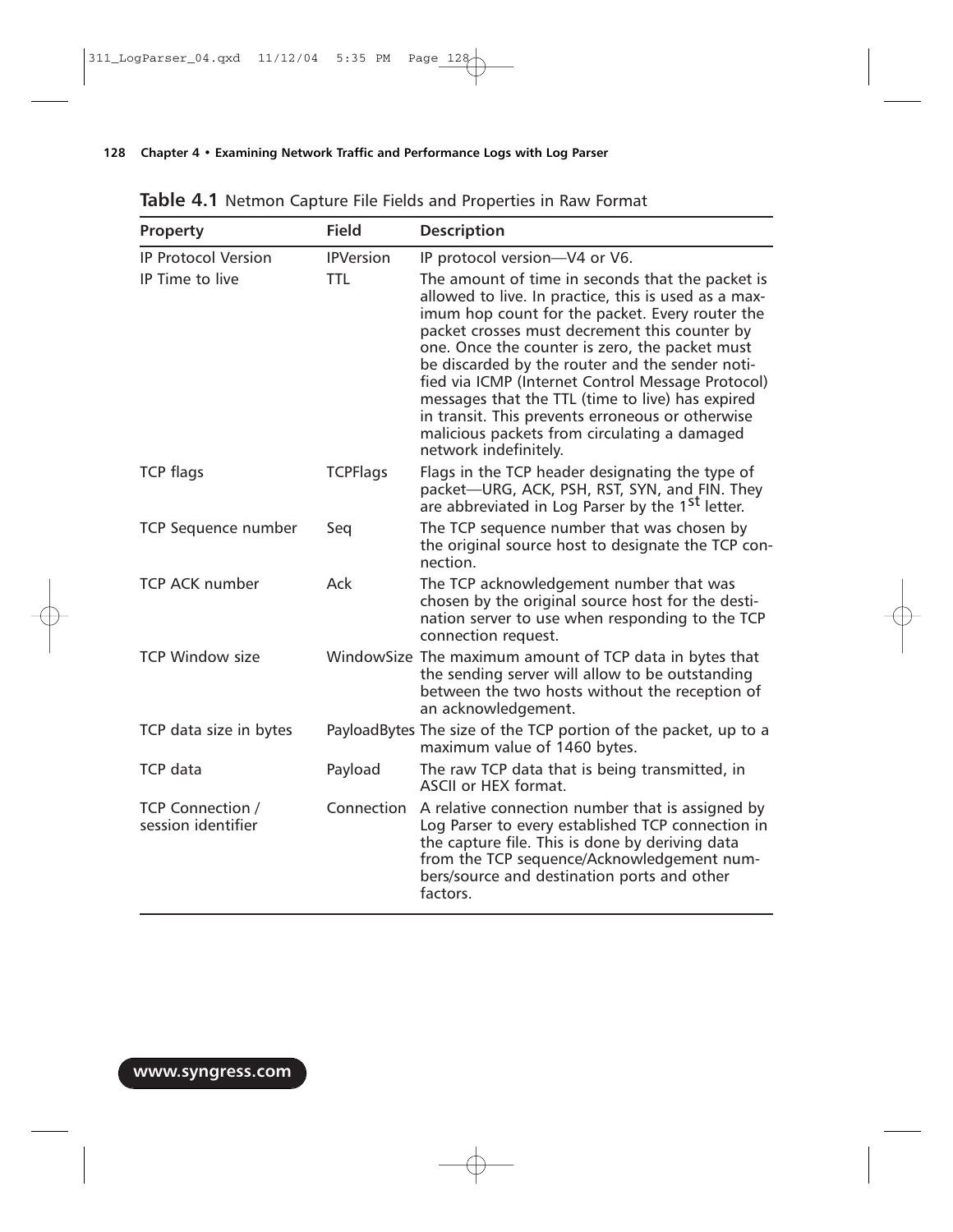| Property                                        | Field                  | <b>Description</b>                                                                             |
|-------------------------------------------------|------------------------|------------------------------------------------------------------------------------------------|
| <b>Starting Frame Number</b><br>of session      | <b>StartFrame</b>      | Starting Ethernet frame number in the<br>session.                                              |
| <b>Ending Frame Number</b><br>of session        | EndFrame               | Ending Ethernet frame number in the<br>session.                                                |
| Total frames in session                         | <b>Frames</b>          | Total number of individual frames in the<br>session.                                           |
| Source MAC address                              | <b>SrcMAC</b>          | The source server's Layer 2 network or<br>MAC address                                          |
| Source IP address                               | <b>SrcIP</b>           | The IP address of the host sending the<br>packet.                                              |
| Source TCP port                                 | <b>SrcPort</b>         | The TCP socket that the packet is origi-<br>nating from.                                       |
| <b>Destination MAC address</b>                  | <b>DstMAC</b>          | The destination server's Layer 2 network<br>or MAC address.                                    |
| <b>Destination IP address</b>                   | <b>DstIP</b>           | The IP address of the host receiving the<br>packet.                                            |
| <b>Destination TCP port</b>                     | <b>DstPort</b>         | The TCP socket that the packet is bound<br>for.                                                |
| Time taken to complete<br>session               | <b>TimeTaken</b>       | The amount of time, in seconds, that the<br>session took to complete.                          |
| Time of day                                     | <b>DateTime</b>        | W3C Timestamp on each frame.                                                                   |
| TCP data size in bytes<br>on packet from client | <b>SrcPayloadBytes</b> | The size of the TCP portion of the user's<br>packet, up to a maximum value of 1460<br>bytes.   |
| TCP data included in the<br>client's request    | SrcPayload             | The end user's request to the server host<br>in ASCII.                                         |
| TCP data size in bytes on<br>packet from server | <b>DstPayloadBytes</b> | The size of the TCP portion of the<br>response packet, up to a maximum value<br>of 1460 bytes. |
| TCP data included in the<br>server's response   | DstPayload             | The server's response to the user host in<br>ASCII.                                            |

**Table 4.2** Netmon Capture File Fields and Properties in Connection Format

**TIP**

Full Microsoft TCP/IP implementation details can be found at www.microsoft.com/technet/itsolutions/network/deploy/depovg/tcpip2k.mspx.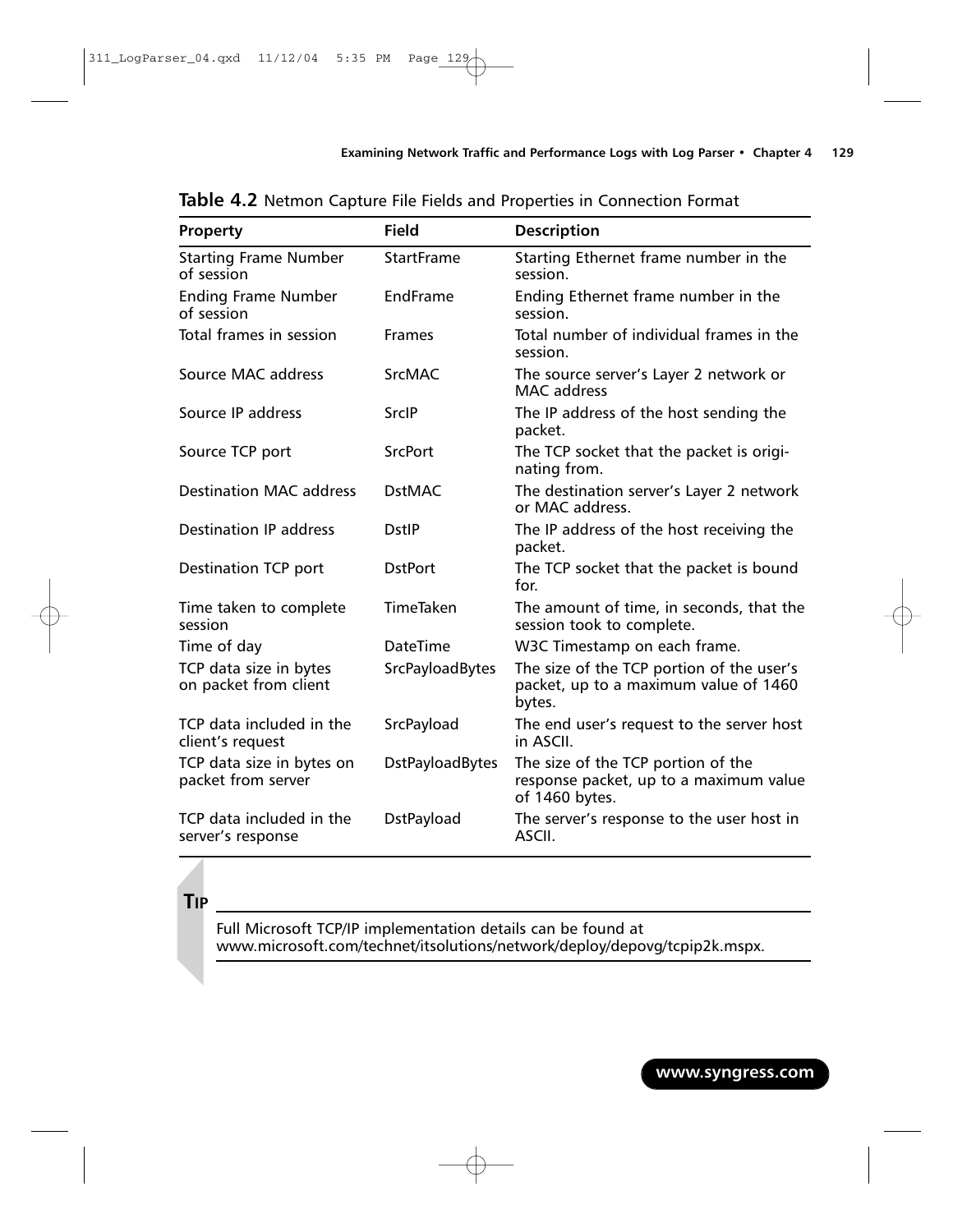## Getting Started with Log Parser's Netmon Format

Let's briefly look over two basic queries in the Netmon format to give some context.These are basic IIS requests for web pages. One is shown in connection format (**-fmode:TCPConn**) and the other is shown in the standard TCPIP format, which is the default. Use command syntax like this for any Netmon query in Log Parser:

```
logparser.exe file:Ch04TCPConn.sql -fmode:TCPConn
---Ch04TCPConn.sql---
SELECT<sup>P</sup>
              SrcIP,
              DstIP,
              DstPort,
              SrcPayload,
              DstPayload
FROM FOO.cap
WHERE DstPort = 80 
OR SrcPort = 80
AND DstPayload like '%200%'
Output:
SrcIP DstIP DstPort SrcPayload
12.52.84.19 61.4.12.13 80 GET foo.gif HTTP/1.0..Accept: image/gif, image/x-
xbitmap, image/jpeg, image/pjpeg, application/x-shockwave-flash, */*..Accept-Language: en-
us..Accept-Encoding: gzip, deflate..User-Agent: Mozilla/4.0 (compatible; MSIE 6.0; Windows
98).. X-Forwarded-For: 19.24.114.2..Via: 1.1 TTCache04 (Jaguar/3.0-59)..
DstPayload
HTTP/1.1 302 Object moved..Server: Microsoft-IIS/5.0..Date: Mon, 27 Sep 2004 20:42:34
GMT..P3P:CP="BUS CUR CONo FIN IVDo ONL OUR PHY SAMo TELo"..Location:
http://foo.com/foo.gif..Content-Length: 121.. image/gif, image/x-xbitmap, image/jpeg,
image/pjpeg, application/x-shockwave-flash, */*..Cache-control:
private....<head><title>Object moved</title></head>.<body><h1>Object Moved</h1>This
object may be found <a HREF="">here</a>.</body>.
---Ch04TCPConn.sql---
---Ch04TCPIP.sql---
SELECT 
              SrcIP,
              DstIP,
              DstPort,
              Payload
FROM FOO.cap
WHERE DstPort = 80
```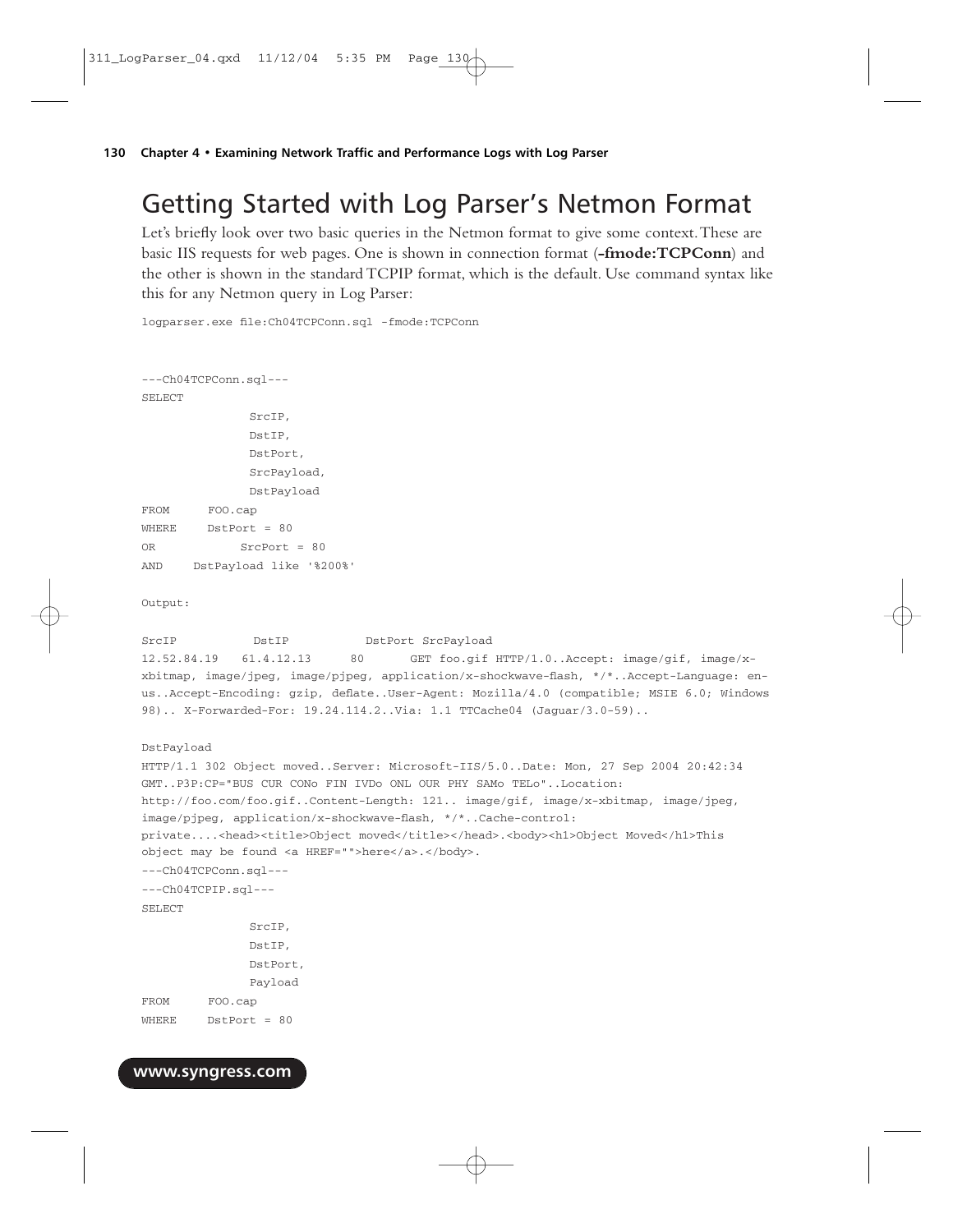```
OR SrcPort = 80
Output:
SrcIP DstIP DstPort Payload
19.175.37.8 21.21.12.13 80 GET foo.gif HTTP/1.0..Accept: image/gif, image/x-
xbitmap, image/jpeg, image/pjpeg, application/x-shockwave-flash, */*..Accept-Language: en-
us..Accept-Encoding: gzip, deflate..User-Agent: Mozilla/4.0 (compatible; MSIE 6.0; Windows
98).. X-Forwarded-For: 19.214.114.2..Via: 1.1 TTCache04 (Jaguar/3.0-59)..Connection:
Keep-Alive....
---Ch04TCPIP.sql---
```
## Finding Soft Errors in TCP Requests

Now that we have seen a little of how Log Parser displays data, let's move more into some troubleshooting.As mentioned in the introduction to this chapter, network requests using platform technologies like IIS/Java/etc. often defy common definitions of failure.This usually is the result of an application failure (for example, a custom ISAPI) being too granular for a generic host application (like IIS), hence the term *soft* failure. Regardless of the definition or the reason, the resultant problem is that the user is getting the wrong response, and the administrator and the application developer have to find out the root cause.The IIS log doesn't show anything more than a 200 [OK] response to a million or so requests and there is not any way in the IIS log to tie those requests to the responses that the client is seeing.The bad response has to be backtracked to the exact parameters that were passed to the IIS web server so that the problem can be found.

#### **TIP**

Example: logparser.exe file:Ch04TCPConn.sql?filename=FOO.cap -fmode:TCPConn Notice that the capture filename is passed to the SQL file as a parameter. This technique is reused throughout this chapter.

```
---Ch04ErrantHTTP.sql---
SELECT 
       TimeTaken,
       SrcPayload,
       DstPayload
FROM %filename%
WHERE DstPayload like '%UseMethodX%'
ORDER BY SrcPayload
---Ch04ErrantHTTP.sql---
```
This example shows the requests that had a response, which included **UseMethodX** in the ASCII portion of the TCP response packet to the user. While IIS logs will only show the request and the IIS/WIN32 status of the request, this output is organized around the reply that was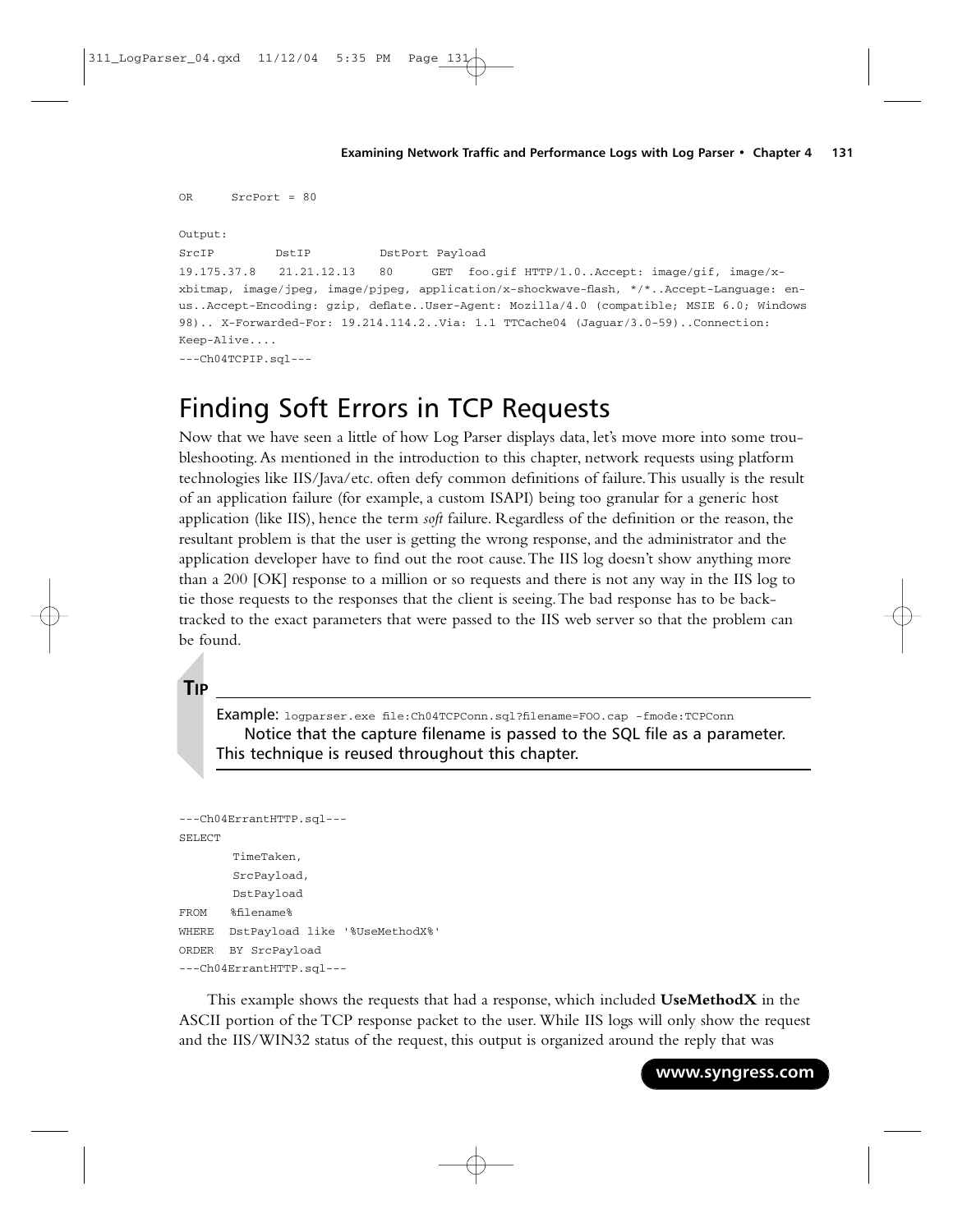received by the client and also shows the full data portion of the server's reply to the request. Here is an example of a reply to this query:

```
2046.875000 
GET /redirect.dll?UseMethodX
HTTP/1.1 302 Object moved..Server: Microsoft-IIS/5.0..Date: Mon, 27 Sep 2004 20:42:33
GMT..P3P:CP="BUS CUR CONo FIN IVDo ONL OUR PHY SAMo TELo"..Location:
http://foo.com/OLDredirectpage.htm..Content-Length: 121..Content-Type: text/html..Set-
Cookie: FOOCOOKIE=thiscookievalue; expires=Mon, 04-Oct-2021 19:00:00 GMT;
domain=.foo.com; path=/..Cache-control: private....<head><title>Object
moved</title></head>.<br/>sody><h1>Object Moved</h1>This object may be found <a
HREF="">here</a>.</body>.
```
Perhaps you suspect that the error centers around cookies that are not being passed, or are being passed erroneously.This will retrieve the URL requested, the HTTP status code (302), and also all the headers and cookies that were sent back. We can check for cookies being set by the server and/or presented by the client. For server cookies it is:

```
---Ch04Server_Cookies.sql---
SELECT
SUBSTR(EXTRACT_TOKEN(Payload,1,'Cookie:'),0,INDEX_OF (EXTRACT_TOKEN(Payload, 1,
'Cookie:'), '..')) 
AS ServerCookie
FROM %filename%
WHERE ServerCookie is not NULL
AND SrcPort = 80
output: 
COOKIE1=UM=; expires=Tue, 26-Apr-2022 12:00:00 GMT; domain=.FOO.com; path=/
    For client cookies it is:
SELECT
SUBSTR(EXTRACT_TOKEN(Payload,1,'Cookie:'),0,INDEX_OF (EXTRACT_TOKEN(Payload, 1,
'Cookie:'), '..')) 
AS ClientCookie
FROM %filename%
WHERE ClientCookie is not NULL 
AND DstPort = 80
```

```
output:
XC1=V=3&PGID=a978000eba114d48888576637e3b5729;
```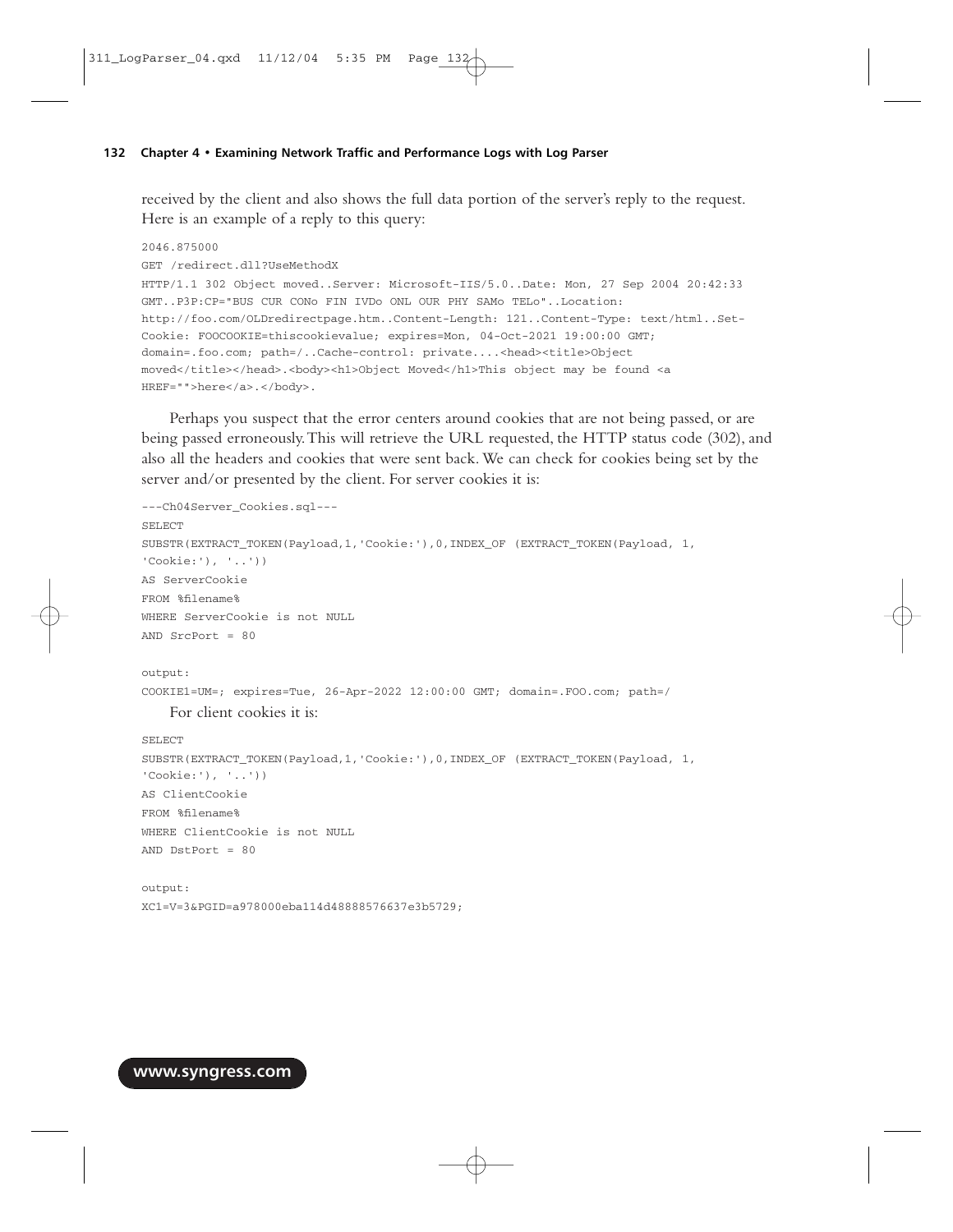### Master Craftsman

### **Understanding TCP Sequencing**

Please note, while Log Parser can identify packets that should be grouped together by using the **–fmode:TCPConn** switch, it is useful to know how to sequence TCP packets and connections manually as well, especially when looking at network traffic behind proxies and accelerators that do not always close TCP connections like normal clients. In the proxy cases, using the **–Fmode:TCPConn** switch results in a relatively small number of unique connections with many requests appended together. To isolate specific requests in these cases, you will have to read the sequences manually with Log Parser. You may have to manually examine the network frames a few times (select \* from FOO.cap) to understand your connection profiles (how many bytes are on the request/response, etc) before you can write reliable, specific queries, but it is certainly possible and useful with a little practice.

When manually looking at TCP captures, especially in captures from very busy networks, one way to follow a particular request from start to finish is to leverage the TCP sequence and acknowledgement numbers attached to each TCP packet. The following is a basic explanation of that process, but the full explanation of TCP sequencing is present in the TCP RFC, Section 3.3, located here: www.ietf.org/rfc/rfc793.txt

In a simple TCP data request, the client sends a TCP sequence number on any request to a remote server to uniquely identify that packet. This number is chosen on connection startup by the client and is 32 bits in length. The host also sets any applicable TCP flags for the packet, based upon the packet's profile. For example, on an initial request, the SYN (Synchronize) field in the TCP header will be set by the client. On the first server reply, the ACK (Acknowledge) header will be set in addition to the SYN header and so on. When data is appended to a TCP request, the PSH (Push Data) flag is set in addition to the ACK flag. When a client wants to end the connection, it will include the FIN flag in its packet to the server.

Any time that the ACK flag is set in the TCP header, a non-zero acknowledgement number is present in the packet as well. Acknowledgment numbers are generally formed when a host will "Acknowledge" another host's request by sending back the sending host's TCP sequence number in the Acknowledgement field of its response packet to "Acknowledge" the receipt of that specific packet. Additionally, any host "Acknowledging" TCP packets will increment this Acknowledgement number slightly using a few simple guidelines:

 $\blacksquare$  If a client's packet only has the SYN flag present (in the case of the 1<sup>st</sup> packet in a TCP connection), the Acknowledgement number will be 0, since no data is being "acknowledged." However, the server's reply to this packet will have an Acknowledgement number of the clients initial TCP Sequence number (also known as  $|SN| + 1$ . For Example, when the Server acknowledges a packet from the client with ONLY the SYN flag set:

Server's Acknowledgement number =  $ISN + 1$ 

**Continued**

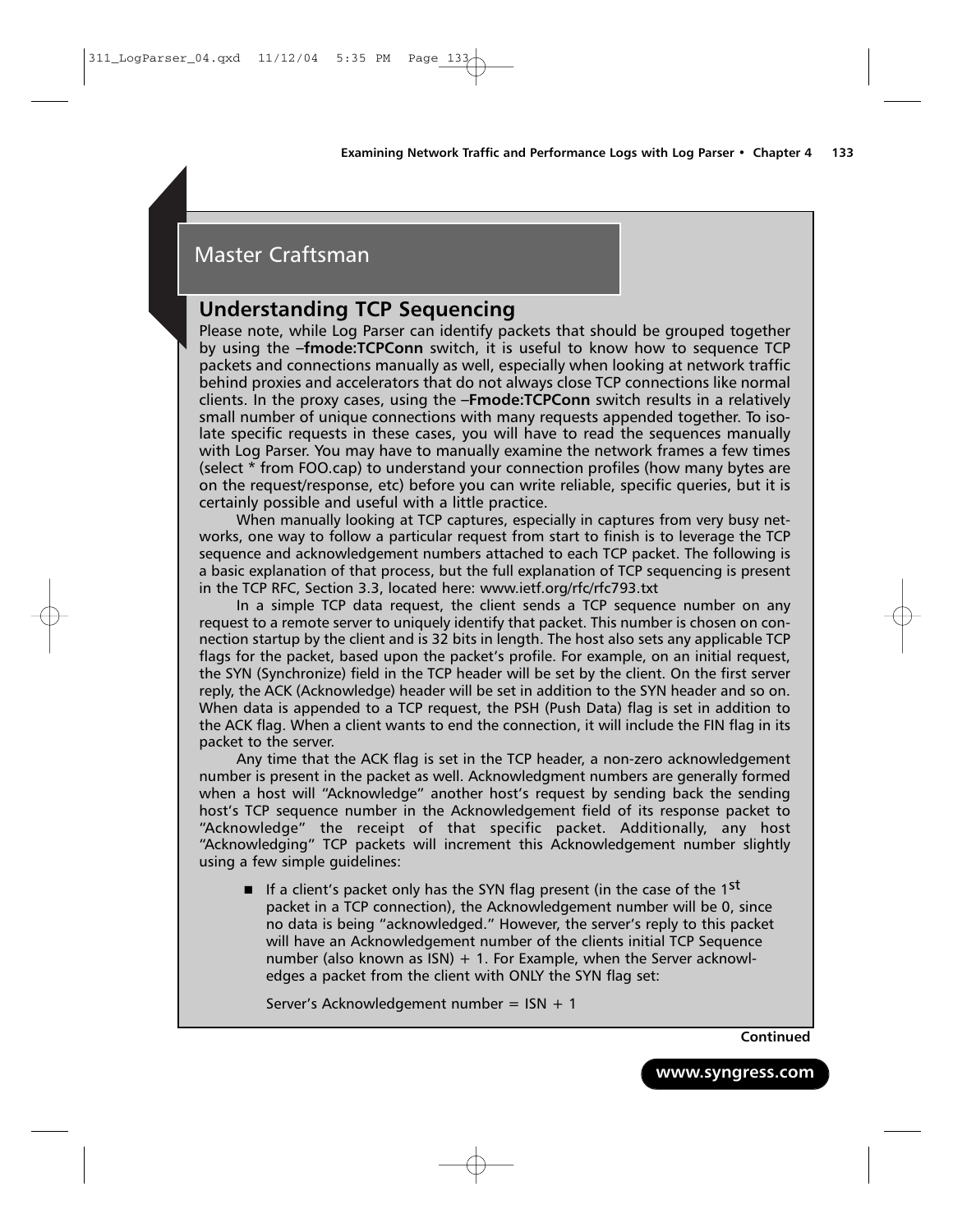Server's TCP Sequence number  $=$  New 32 bit TCP sequence number that it generates.

■ If a packet is received, but no data is being sent, the host will acknowledge that packet and increment the Acknowledgment number + 1. For example, when a Server acknowledges a packet from the client with the ACK flag set, but no data:

Server's Acknowledgement number = Client's TCP Sequence number +1

Server's TCP Sequence number = Client's ACK number

■ If the client OR server is ALSO acknowledging the receipt of TCP data (the packet it is acknowledging had the PSH flag set), it will increment its Acknowledgment number by the amount of TCP data bytes it received. For example, when a Server acknowledges client's data:

Server's Acknowledgement number = Client's TCP Sequence number + data bytes

Server's TCP Sequence number = Client's ACK number

## Log Parser, Netmon and Proxy Servers

If a server is behind a proxy, finding the same data as in the previous example might prove difficult since most proxies re-use TCP connections. Consequently, using Log Parser's TCPConn mode may not give us the granular data that is needed.This query, while a bit slow, will give the TCP request that was the predecessor to any response. If what you need did not occur immediately before the reply in the request stream, but rather is one or more frames back in the chain, repeat the following process or further nest the following query to get where you need.

```
--- Ch04ManualTCP.sql---
SELECT 
         Frame,
         DateTime ,
         FrameBytes,
         SrcPort,
         DstPort,
         TCPFlags,
         Seq,
         \Delta \cap \mathbf{k}WindowSize,
         PayloadBytes,
        Payload
FROM %filename%
WHERE Payload like Payload '%UseMethodX%'
OR
```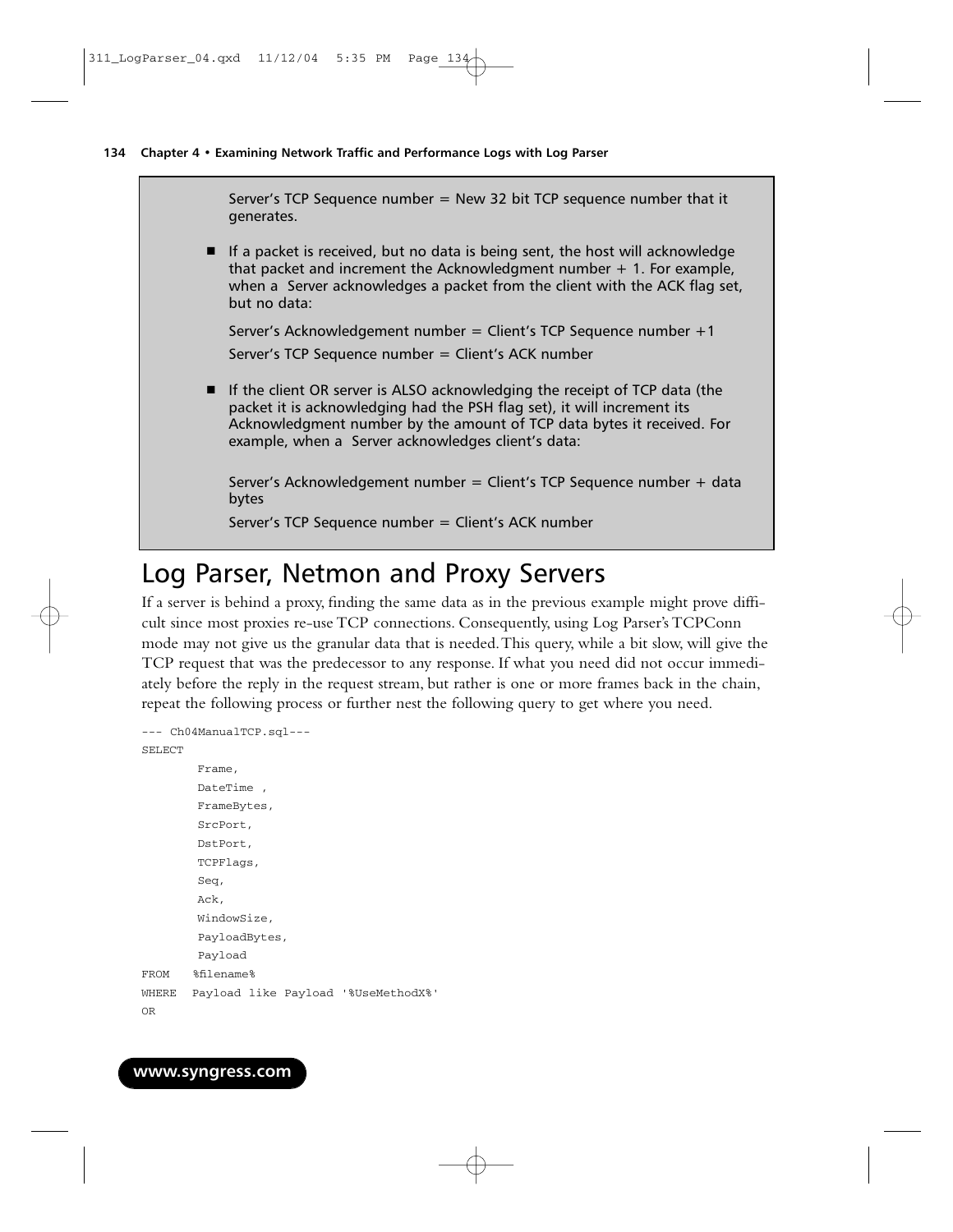```
(SEQ IN(
SELECT.
        Ack from %filename% where Payload like '%UseMethodX%')
)
--- Ch04ManualTCP.sql---
```
## Using Netmon and Log Parser to Watch for Worms/Intruders

While there are a lot of intrusion methods out there on the market, it is still useful to look at your raw network packets to see who is doing what on your network.You will always find something going on that you did not previously know about, benign or otherwise. If you suspect some machines on your network are owned and trying to infect your servers, you might perform a quick network trace and use a query like this one, which could be easily tuned to look for the specific exploit you are worried about.This one looks for machines infected by many of the known worm entry points/exploits on the network and calls out machines that may be compromised.

```
---Ch04owned.sql---
SELECT 
      DISTINCT REVERSEDNS(srcip) AS SuspiciousMachineName, 
      srcip,
      dstport, 
      COUNT(srcip) as SuspiciousConns
FROM %filename%
WHERE dstport in
(80;137;445;559;1025;1026;1027;135;1434;2745;2535;3127;3410;5000;5554;6129;27374;65506) 
GROUP BY srcip,
      dstport 
HAVING SuspiciousConns > 5
output: 
SuspiciousMachineName SrcIP DstPort SuspiciousConns
  ------------------------------- -------------- ------- ---------
Coderedworm.foo.com 24.42.23.91 80 6
joe.com 23.23.18.67 80 6
bob.hacket.ca 21.7.16.229 80 6
```

```
---Ch04owned.sql---
```
# **Deriving Data from NT Performance Logs**

Ever have a colleague drop off a 1GB NT performance log and ask you to "take a look" at it to see if you find anything unusual? With Log Parser, you can actually take a quick look at a huge performance log and spot problem vectors much easier.The code in this section uses Log Parser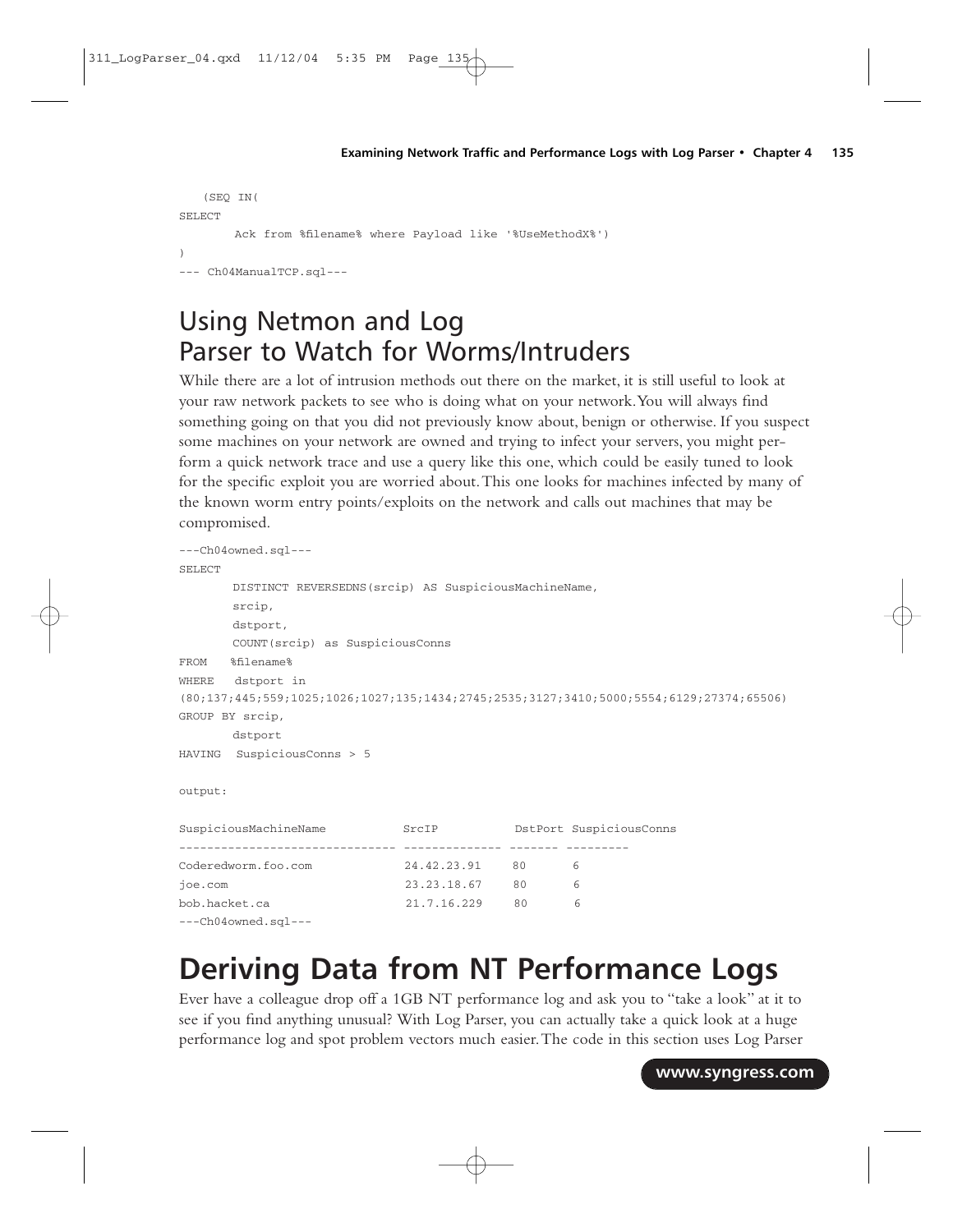to identify every individual performance counter in an NT performance log and output to the console the minimum, maximum, and average values for each of the counters that are in the log file.This gives the administrator a good chance of seeing something unusual and a much smaller investigative surface to explore. Once you spot a problem, you can query all the granular data with a standard Log Parser CSV query to get every individual reading for a particular NT performance counter that you think is worthy of investigation.

#### **NOTE**

The following code assumes your NT performance logs are in CSV output format. The code could be modified to accommodate TSV logs if needed.

## Basic NT Performance Log Queries

Before we query the files, let's take a really quick look at gathering that data easily from the command line — by using the resource kit utility LogMan.exe, we can quickly create an NT Performance log collection and start/stop it. Use the following script (Ch04CreateLog.cmd) and the sample NT counter list which follows this code to create a log to analyze with Log Parser and output a graph of the data. It will create the log collection on the local machine and start collecting data. In the example, we just collect for 2 seconds on the local machine, but the script is easy to modify to suit any time needs and LogMan.exe can create logs on remote machines by adding the  $-S$  <servername> switch.

### **TIP**

LogMan always inserts the computername into each NT performance counter – make sure you account for this in your queries. In the following example, we pass a parameter designating the servername to Ch04QueryMem.sql like this:

logparser.exe file:Ch04QueryMem.sql?filename=memory.csv+server=myServer -view:on charttype:Column3d

```
---Ch04CreateLog.cmd---
@echo off
if "%1"=="/?" goto :usage
if "%1"=="" goto :usage
REM drop the countergroup if it exists
@echo stopping and deleting any old copies of the logset...
logman stop %1>nul
```
logman delete %1>nul REM create a new set logman create counter  $l -cf$   $l -rf$  00:00:02 -o c:\perflogs\ -si 00:00:01 -f csv --v REM start the set for 2 seconds and then stop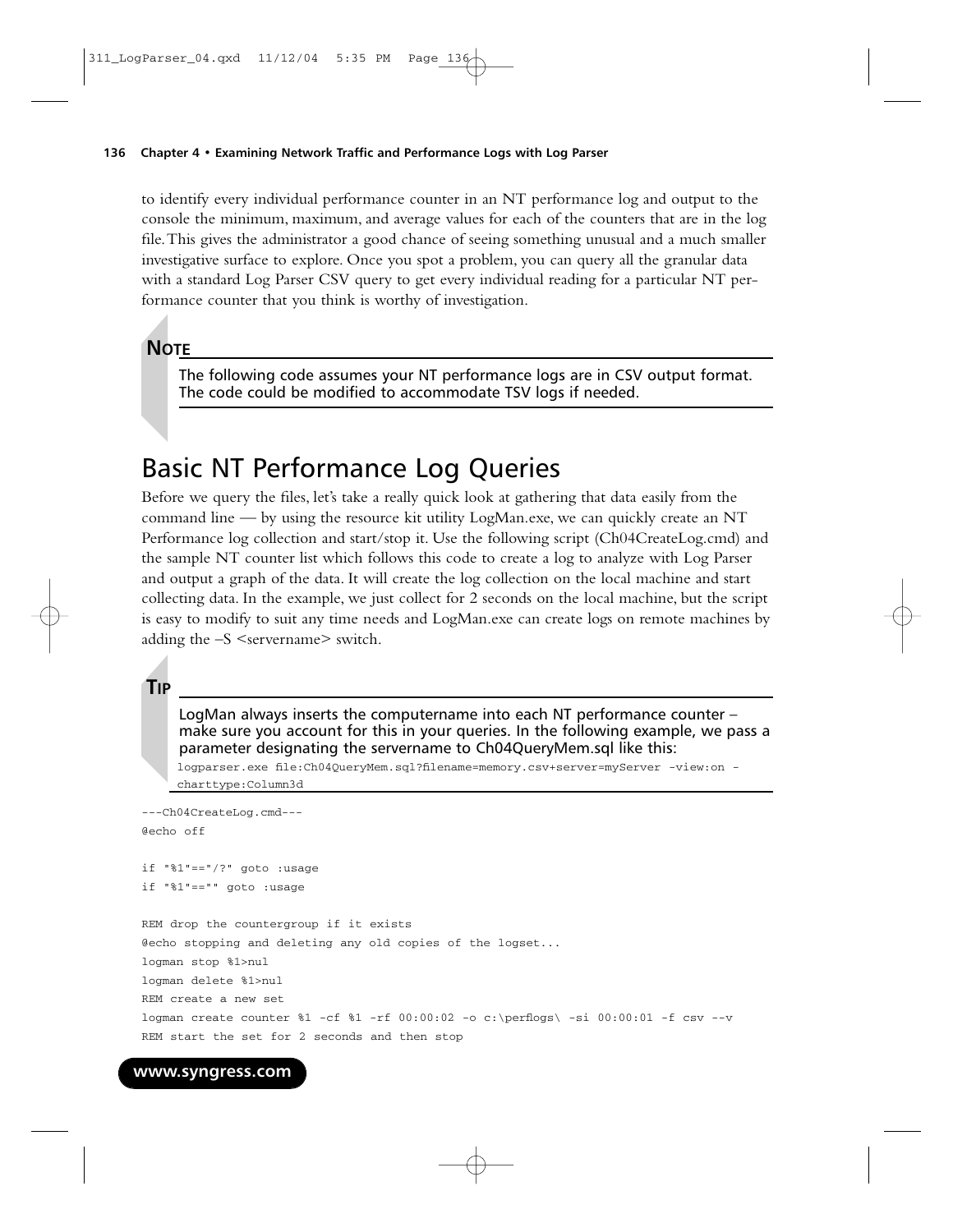```
goto :eof
:usage 
ECHO Ch04CreateLog.cmd {NTCounterlistFile}
ECHO Example: Ch04CreateLog.cmd Ch04taskman
goto :eof
:eof
@echo on
---Ch04CreateLog.cmd---
---Ch04taskman---
"\Memory\Commit Limit"
"\Memory\Committed Bytes"
---Ch04taskman---
---Ch04QueryMem.sql---
SELECT 
       AVG([\\%servername%\Memory\Commit Limit]) as Limit,
       AVG([\\%servername%\Memory\Committed Bytes]) as Used
FROM %filename%
TO Memory.gif 
---Ch04QueryMem.sql---
```
The output is shown in Figure 4.1.



### **Figure 4.1** Output of Ch04QueryMem.sql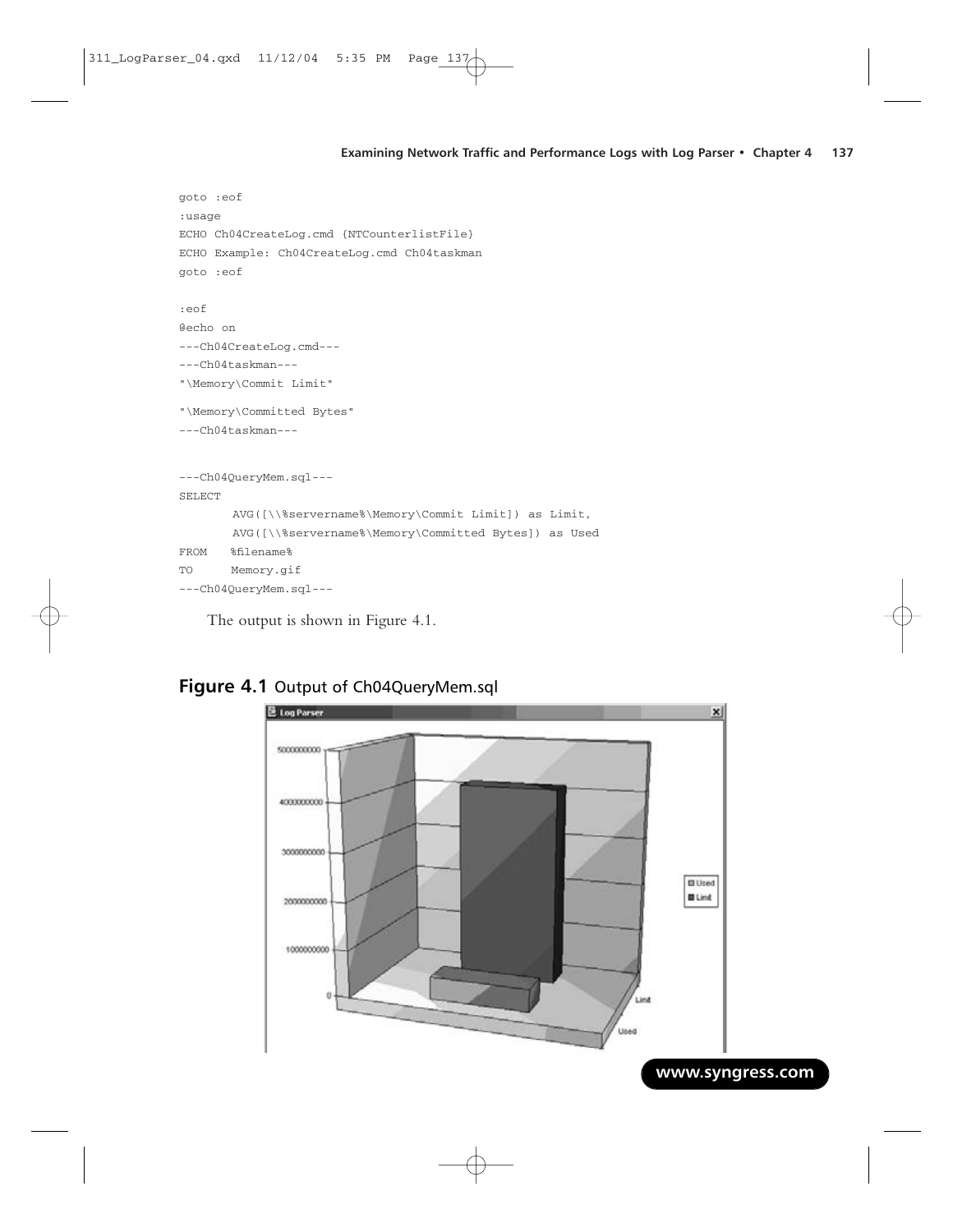## Advanced NT Performance Log Queries

While performance logs are just CSV files, anyone running in an enterprise would be quick to point out that no two NT performance logs are the same—people are always measuring something different with a different number of columns.Astute administrators would be well advised to adapt some of the previous and following code to create canned NT performance log sets and corresponding Log Parser queries.The following section addresses the other side—an NT performance log that has a variable number of columns, which complicates the analysis with Log Parser significantly. However, with the following code, you should be able to handle most NT performance logs without much trouble.The code is commented, so modifying it to adapt to your enterprise or environment should not be difficult.

While Log Parser does not intrinsically support finding column names and then querying for them, you can write add-on code to pull those names and then query for them.The following C# example pulls the column names from any CSV Perfmon file and then stores those names for querying one at a time for minimum, maximum, and average values for the entire file. This can also be accomplished a little more brutally by using a temp file and then interrogating it via a second query inside a batch file. Both examples are given. Which you choose is more of a matter of preference, as the performance is similar.

```
---CH04LP_perfmon.cs---
using System;
using LQC = Interop.MSUtil.LogQueryClassClass;
using LCI = Interop.MSUtil.COMCSVInputContextClassClass;
class LogP
{
      public static void Main(string[] Args) 
      {
      // construct objects that we just defined in using above
      try 
             {
                  LQC obj2 = new LQC();
                   LCI objI = new LCI();
      // getting the number of columns
      objI.headerRow = true; 
      string query1 = @"SELECT top1 * from "+Args[0];
      Interop.MSUtil.ILogRecordset recset= obj2.Execute(query1, objI);
      Interop.MSUtil.ILogRecord record = recset.getRecord(); 
             while (recset.atEnd() != true) 
                    { 
             for (int I = 4; I < recset.getColumnCount() -1; I++)
```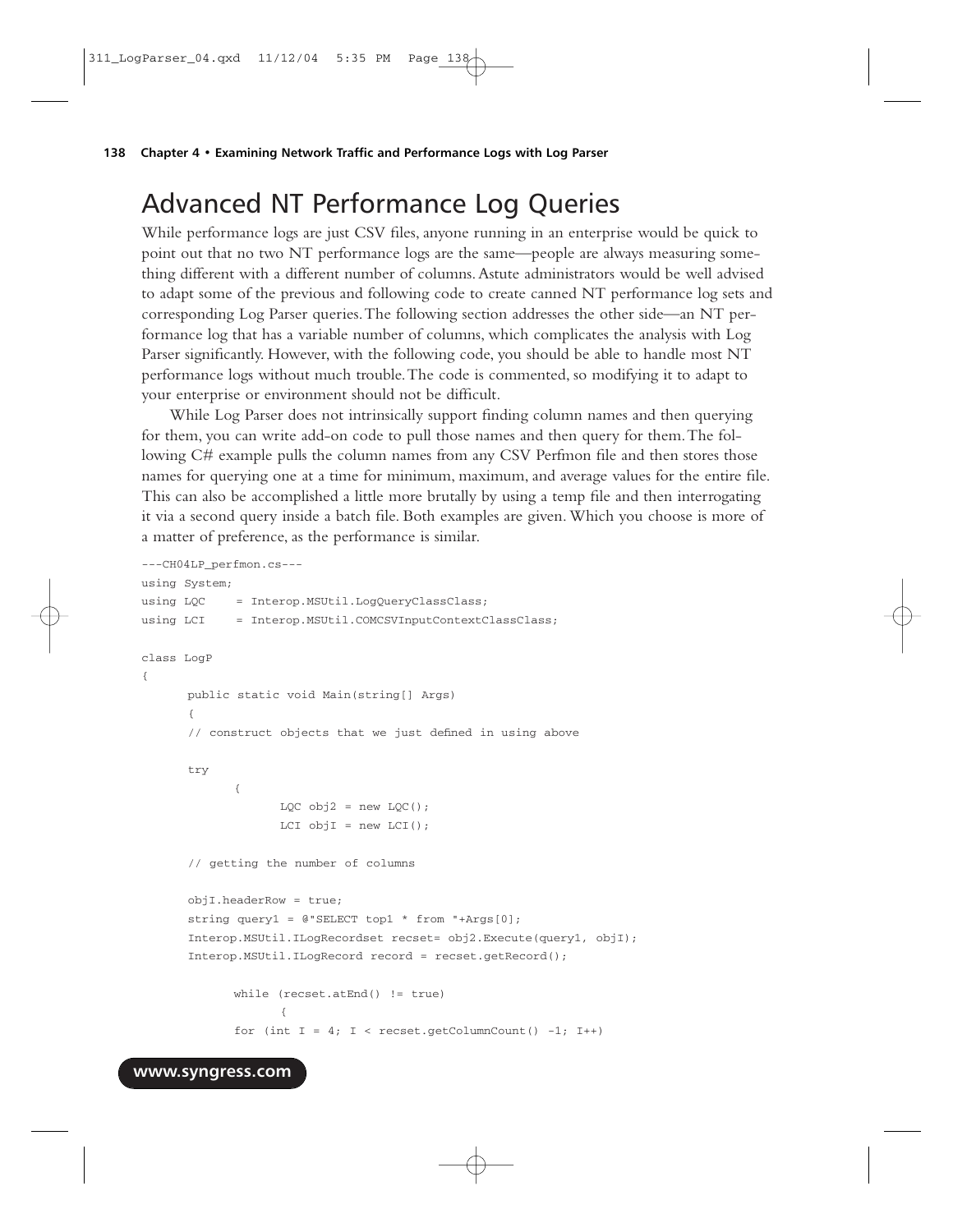```
{
      //print the NT counternames from the logfile
                                 Console.WriteLine(recset.getColumnName(I));
      // Create a SQL query for Log Parser to query the file
string query2 = "select ";
query2 += @"AVG(TO_INT(["+recset.getColumnName(I)+"])) as avg_value_,";
query2 += @"MIN(TO_REAL(["+recset.getColumnName(I)+"])) as min_value, ";
query2 += @"MAX(TO_REAL(["+recset.getColumnName(I)+"])) as Max_value from ";
query2 += Args[0];
//print the counter min/max/avg to the console
Interop.MSUtil.ILogRecordset recset2= obj2.Execute(query2, objI);
Interop.MSUtil.ILogRecord record2 = recset2.getRecord(); 
Console.WriteLine(record2.getValue(0).ToString()+
" "+record2.getValue(1).ToString()+" "+record2.getValue(2).ToString()); 
                           }
                    recset.moveNext();
                    }
             }
             catch (System.IndexOutOfRangeException)
       {
                    Console.WriteLine():
                    Console.WriteLine("must specify a valid perfmon logfile to parse");
                    Console.WriteLine("usage: LP_Perfmon.exe <CSV logfile>");
                    Console.WriteLine("example: LP_Perfmon.exe foo.csv");
      }
             catch (System.IO.FileNotFoundException)
       {
                    Console.WriteLine();
                    Console.WriteLine("must specify a valid perfmon logfile to parse");
                    Console.WriteLine("usage: LP_Perfmon.exe <CSV logfile>");
                    Console.WriteLine("example: LP_Perfmon.exe foo.csv");
      }
             catch (System.Runtime.InteropServices.COMException)
       {
                    Console.WriteLine("you must have the Log Parser.dll registered to run
this");
                    Console.WriteLine(@"get it from http://logparser.com");
      }
      }
}
---CH04LP_perfmon.cs---
```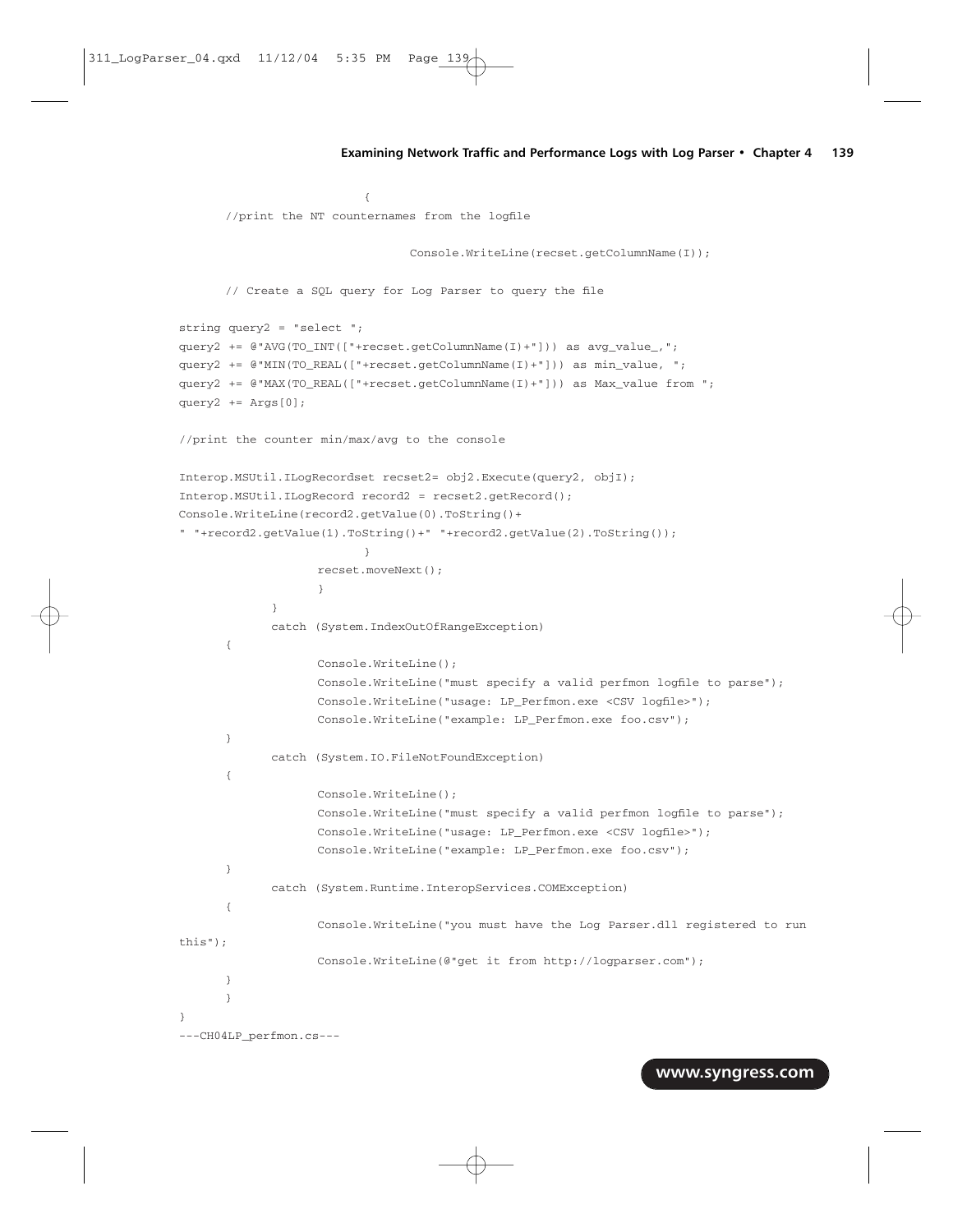Perform the following steps to use the C# sample (you need the .NET framework installed):

1. Make an Interop wrapper for LogParser.dll.

tlbimp LogParser.dll /out:Interop.MSUtil.dll

2. Compile the Ch04LP\_Perfmon.cs file into an executable (.EXE) with the following command:

csc /r:Interop.MSUtil.dll /out:Ch04LP\_perfmon.exe Ch04LP\_perfmon.cs

3. Run the new executable:

Ch04LP Perfmon.exe <performance log filename.csv>

4. Each output line has the NT counter name, the Average Value,The Minimum Value and the Maximum Value on the following line:

```
\\serverName\Memory\Page Faults/sec
743 15.498725 14296.662888
```
5. To drill down on a particular counter that you find interesting:

```
---Ch04CounterDrill.sql---
SELECT
[(PDH-CSV 4.0) (Pacific Standard Time)(480)] AS time,
[\\serverName\Memory\Page Faults/sec] 
FROM FOO_Log.CSV 
ORDER BY time DESC
---Ch04CounterDrill.sql---
```
If you prefer scripting, here is a Windows Shell equivalent.

```
---Ch04LP_perfmon.cmd---
@echo off
if "%1"=="" goto :usage
if "%1"=="-h" goto :usage
if "%1"=="/h" goto :usage
if "%1"=="-?" goto :usage
if "%1"=="/?" goto :usage
REM setup variables
set countername=
set filename=%1
set %filename%=filename
```
REM make a temp directory and cleanup old ones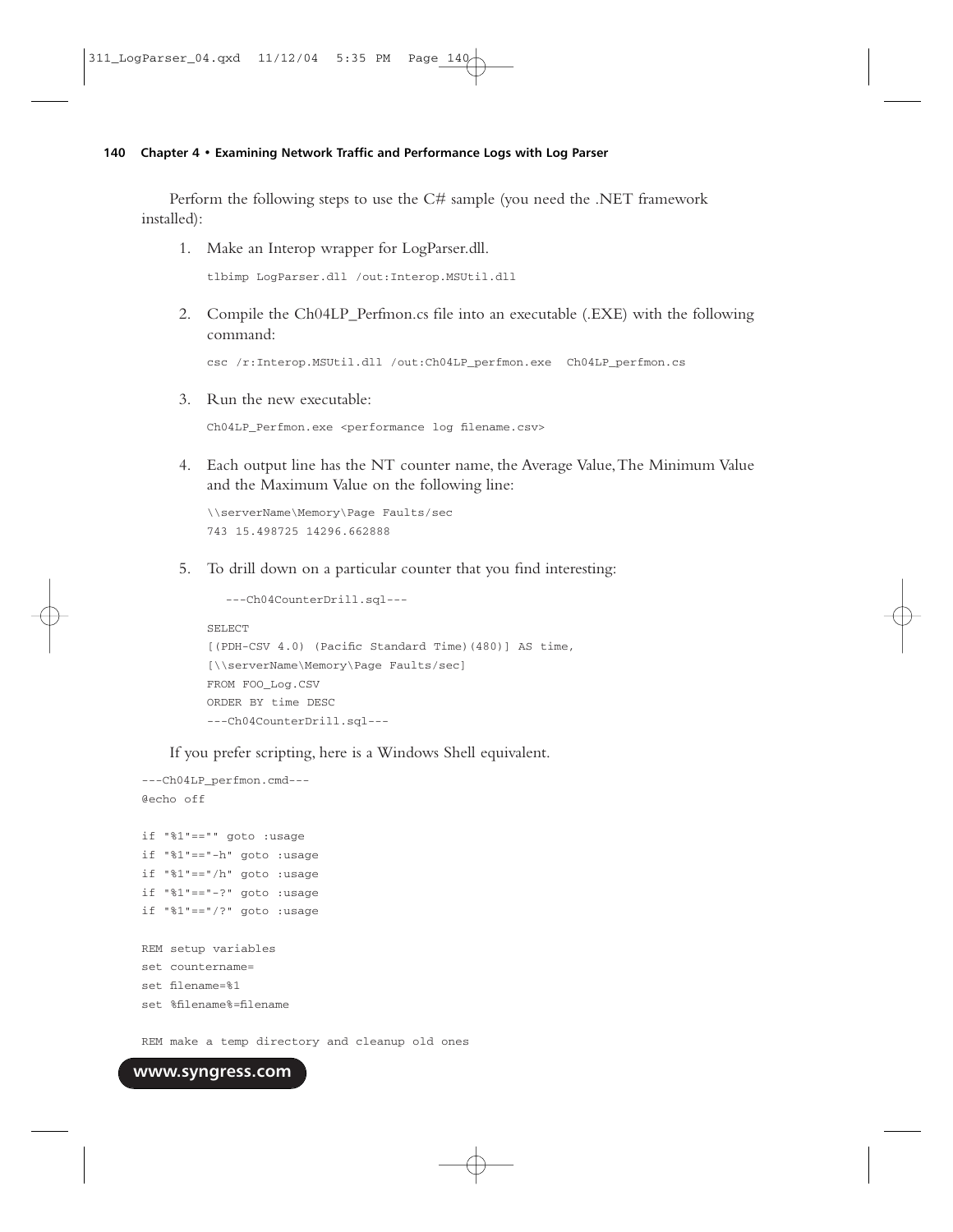```
if exist ~lptemp rd ~lptemp /S /Q
md ~lptemp
REM get Column Names onto separate lines
@logparser.exe file:Ch04Top1.sql -q:on -i:csv -o:csv -headerrow:off -headers:off 
@logparser.exe file:Ch04CRLF.sql -q:on -i:textline -headers:off -oDQuotes:OFF -o:csv
REM loop through the perfmon file and get the Average/MIN/MAX
FOR /F "skip=3 delims=," %%f in (.\~lptemp\counterlist2.csv) do (
set countername=
set countername=%%f
set %%countername%%=countername
@logparser.exe file:Ch04AVG.sql -q:on -i:csv 
@logparser.exe file: Ch04MAX.sql -q:on -i:csv 
@logparser.exe file: Ch04MIN.sql -q:on -i:csv)
REM Clean Up
echo cleaning up temp files
rd ~lptemp /S /Q
goto :eof
:usage
@echo Ch04LP perfmon.cmd (CSVfilename.cmd)
goto :eof
:eof
@echo on
Include files for the previous example:
---Ch04Top1.sql---
SELECT 
       TOP 1 * 
FROM %filename% 
TO .\~lptemp\counterlist1.csv
---Ch04LP_perfmon.cmd---
--- Ch04CRLF.sql---
SELECT 
       REPLACE CHR(Text,',','\u000a')
FROM .\~lptemp\counterlist1.csv 
TO .\~lptemp\counterlist2.csv
--- Ch04CRLF.sql---
--- Ch04AVG.sql---
SELECT
       'Average',
       '%countername%', 
       AVG(TO_INT([%countername%])) 
FROM %filename%
--- Ch04AVG.sql---
```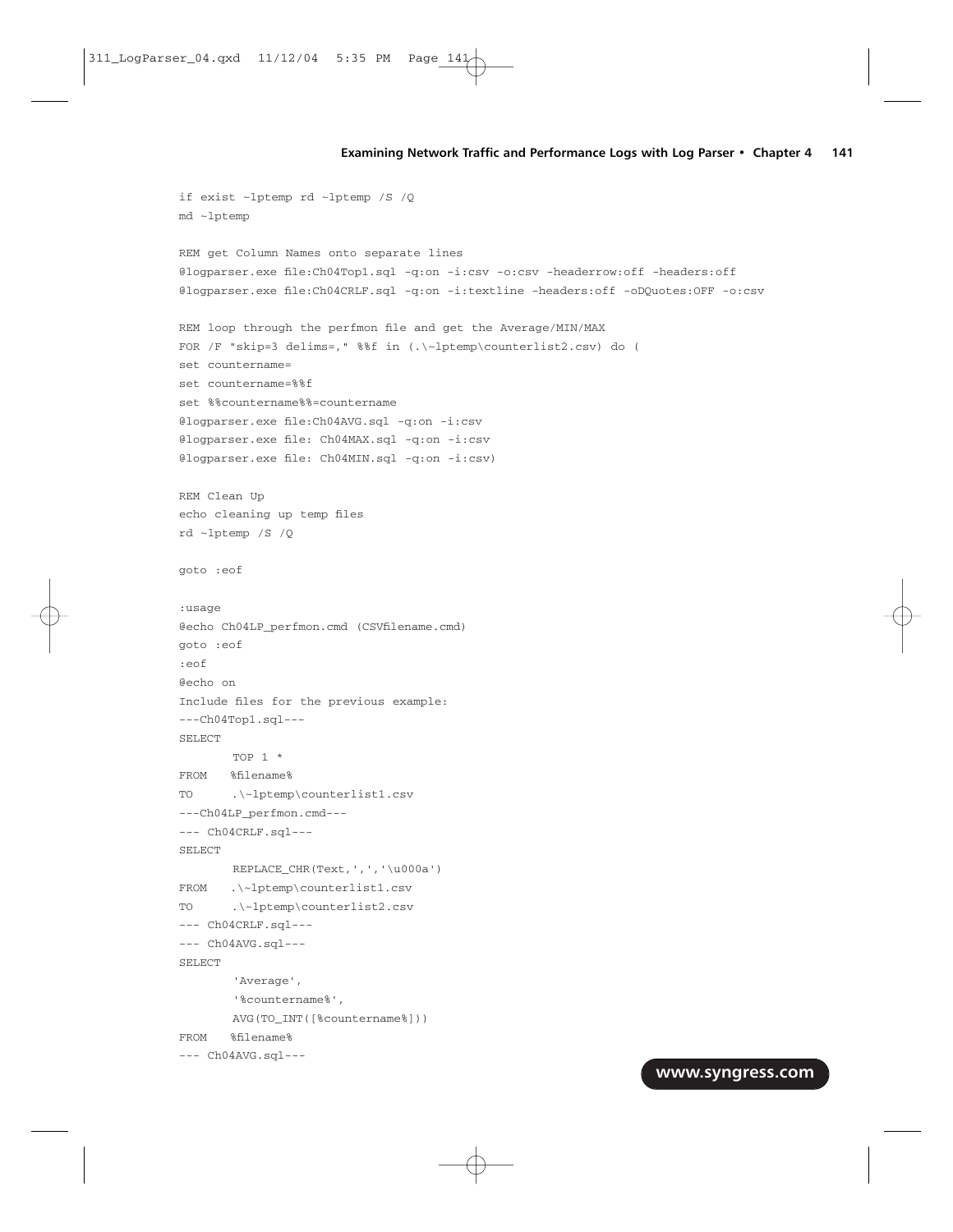```
---Ch04MAX.sol---SELECT
       'Maximum',
        '%countername%', 
       MAX(TO_REAL([%countername%])) 
FROM %filename%
---Ch04MAX.sql------Ch04MIN.sq1---SELECT
       'Minimum',
        '%countername%', 
       MIN(TO_REAL([%countername%]))
FROM %filename%
---Ch04MAX.sql---
```
**TIP**

Windows NT performance counters usually display a very long name with spaces and punctuation included as identifiers. To avoid parsing errors, encapsulate these names in brackets [] as shown in the aforementioned code for Log Parser to correctly identify them as valid column names, for example,

[\\serverName\Memory\Page Faults/sec].

# **Advanced Graphing Windows NT Performance Data with Log Parser**

The Windows NT performance monitor is a good tool for gathering data and generating simple views, but deep analysis of performance logs with multiple data points may prove to be too much for the Perfmon interface, as it mainly supports linear graphs and is designed more for real-time monitoring. Here is a script that will use LogMan and Log Parser to pull virtual memory data for all processes on a system and aggregate it into files that are then graphed to show the data visually.

**TIP**

Log Parser does not support parsing column names as previously mentioned. In order for this example to work, the columns (an the performance counters that they represent) collected per process must be in the same order in each NT performance log file for the columns to line up correctly and show the correct aggregated data. In this case, we only have one data column, so that simplifies the process.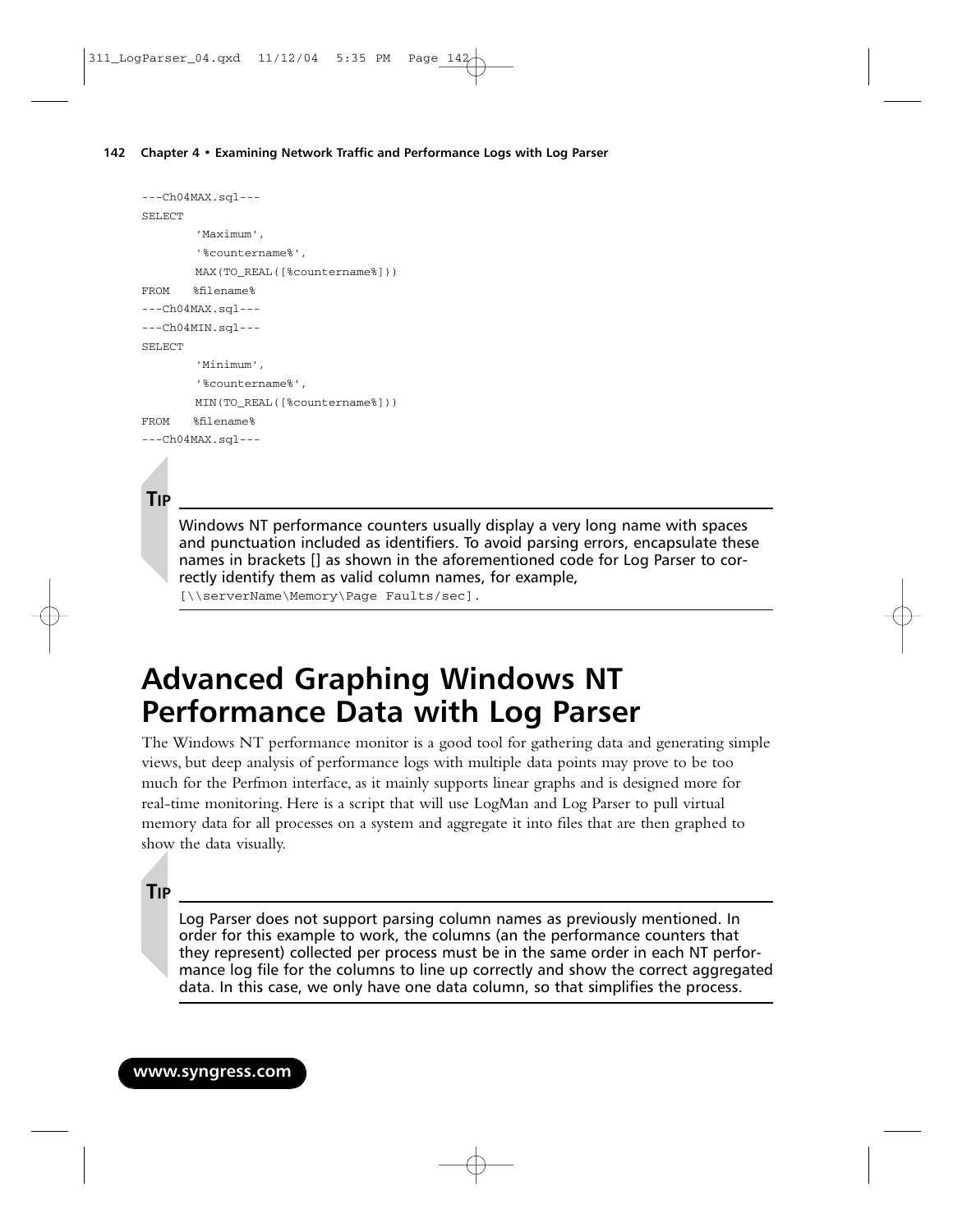```
---Ch04CreateLog.cmd---
@echo off
if "%1"=="/?" goto :usage
if "%1"=="" goto :usage
REM drop the countergroup if it exists
@echo stopping and deleting any old copies of the logset...
logman stop %1>nul
logman delete %1>nul
REM create a new set
logman create counter l -cf l -rf 00:00:02 -o c:\perflogs\ -si 00:00:01 -f csv --v
REM start the set for 2 seconds and then stop
goto :eof
:usage 
ECHO Ch04CreateLog.cmd {NTCounterlistFile}
ECHO Example: Ch04CreateLog.cmd Ch04taskman
goto :eof
:eof
@echo on
---Ch04CreateLog.cmd---
---Ch04LP_PerProcess.cmd---
@echo off
if "%1"=="" goto :usage
if "%1"=="-h" goto :usage
if "%1"=="/h" goto :usage
if "%1"=="-?" goto :usage
if "%1"=="/?" goto :usage
setlocal ENABLEDELAYEDEXPANSION
REM setup variables
set vALL=
set filename=%1
set %filename%=filename
REM make a temp directory and cleanup old ones
if exist ~lptemp rd ~lptemp /S /Q
md ~lptemp
REM get Column Names onto separate lines
logparser.exe file:Ch04Top1.sql -q:on -i:csv -o:csv -headerrow:off -headers:off
```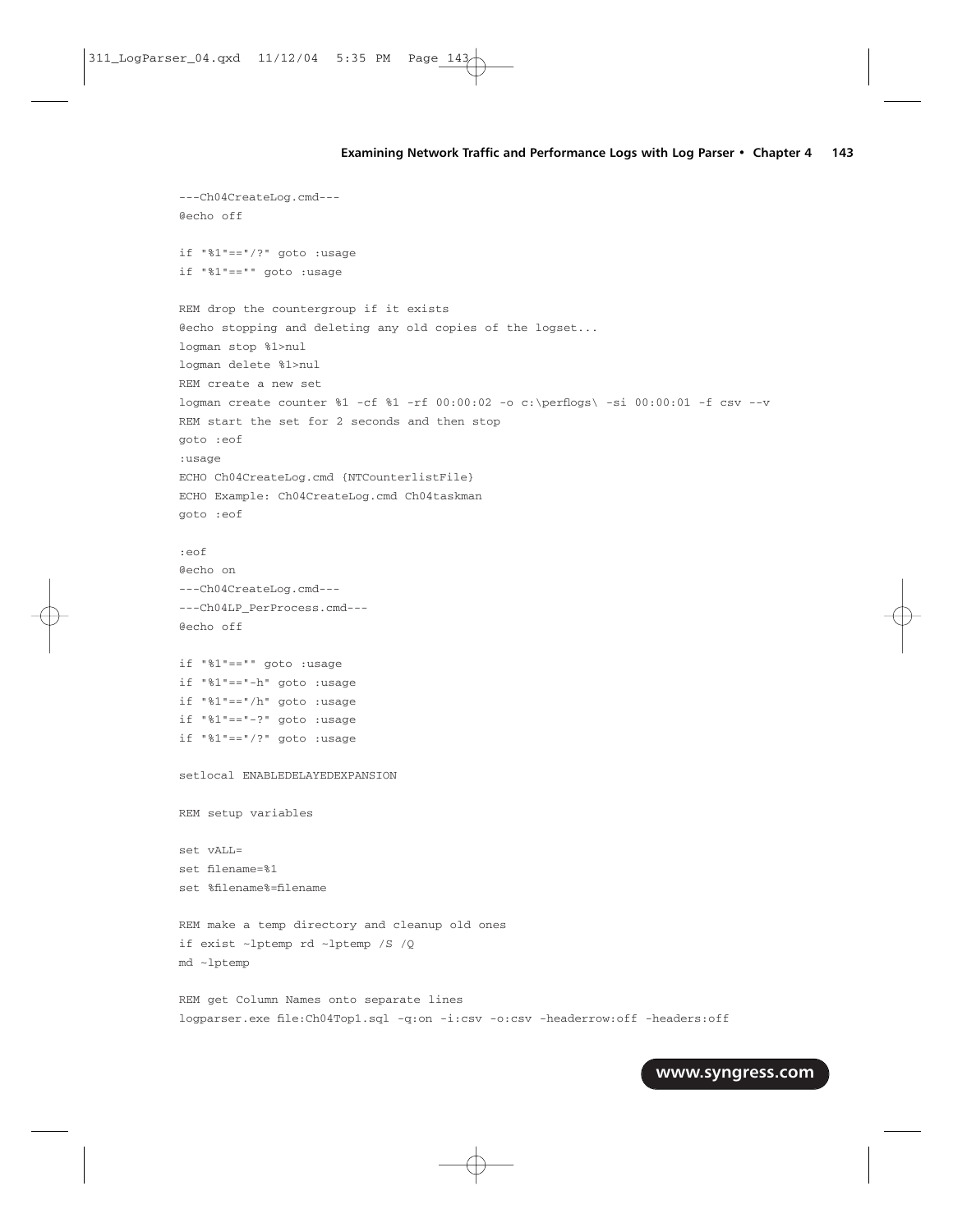```
logparser.exe file:Ch04CRLF.sql -q:on -i:textline -headers:off -oDQuotes:OFF -o:csv 
logparser.exe file:Ch04GetProcess.sql -q:on -i:textline -headers:off -oDQuotes:OFF -o:csv 
REM get numbers
REM get the processname
REM and then get the counternames for that process
REM it is best to control the counters with what is gathered -- see logman portion
for /f "delims=," %%w in (.\~lptemp\Processlist.csv) do (logparser -q:on -i:textline
"select Text from .\~lptemp\counterlist2.csv to .\~lptemp\%%w.txt where
SUBSTR(EXTRACT_TOKEN(Text,1,'\Process('),0,INDEX_OF(EXTRACT_TOKEN(Text, 1, '\Process('
),')')) = '%%w'"
REM aggregate the variables together 
for /f "delims=;" %%z in (.\>lptemp\%%w.txt) do set vALL=!vALL!Avg^(TO_INT^(^[%%z^]^)^)^,
set vall=!vall:~0,-1!
REM query for the average value in the perflog
logparser -q:on -i:csv -o:csv "select !vALL! from %filename% to .\~lptemp\%%w.csv"
set vall=)
REM cleaning up list files
Del .\~lptemp\counterlist1.csv
Del .\~lptemp\counterlist2.csv
Del .\~lptemp\processlist.csv
REM graph the files
LogParser file:CH04graph.sql -i:csv -headerrow:off -nSkipLines:1 -Charttype:BarClustered -
view:on -GroupSize:800x600
REM Clean Up
REM read out the files we just did – use this if you want to keep
REM the tempfiles below and comment out the RD command 
REM @echo files written:
REM @for /f %%q in (.\~lptemp\processlist.csv) do dir .\~lptemp\%%q.csv /b 
ECHO cleaning up the rest of the temp files
rd ~lptemp /S /Q
goto :eof
:usage
@echo Ch04LP_PerProcess.cmd (CSVfilename.cmd)
goto :eof
:eof
@echo on
---Ch04LP_PerProcess.cmd---
---Ch04log_vbytes---
"\Process(*)\Virtual Bytes"
---Ch04log_vbytes---
```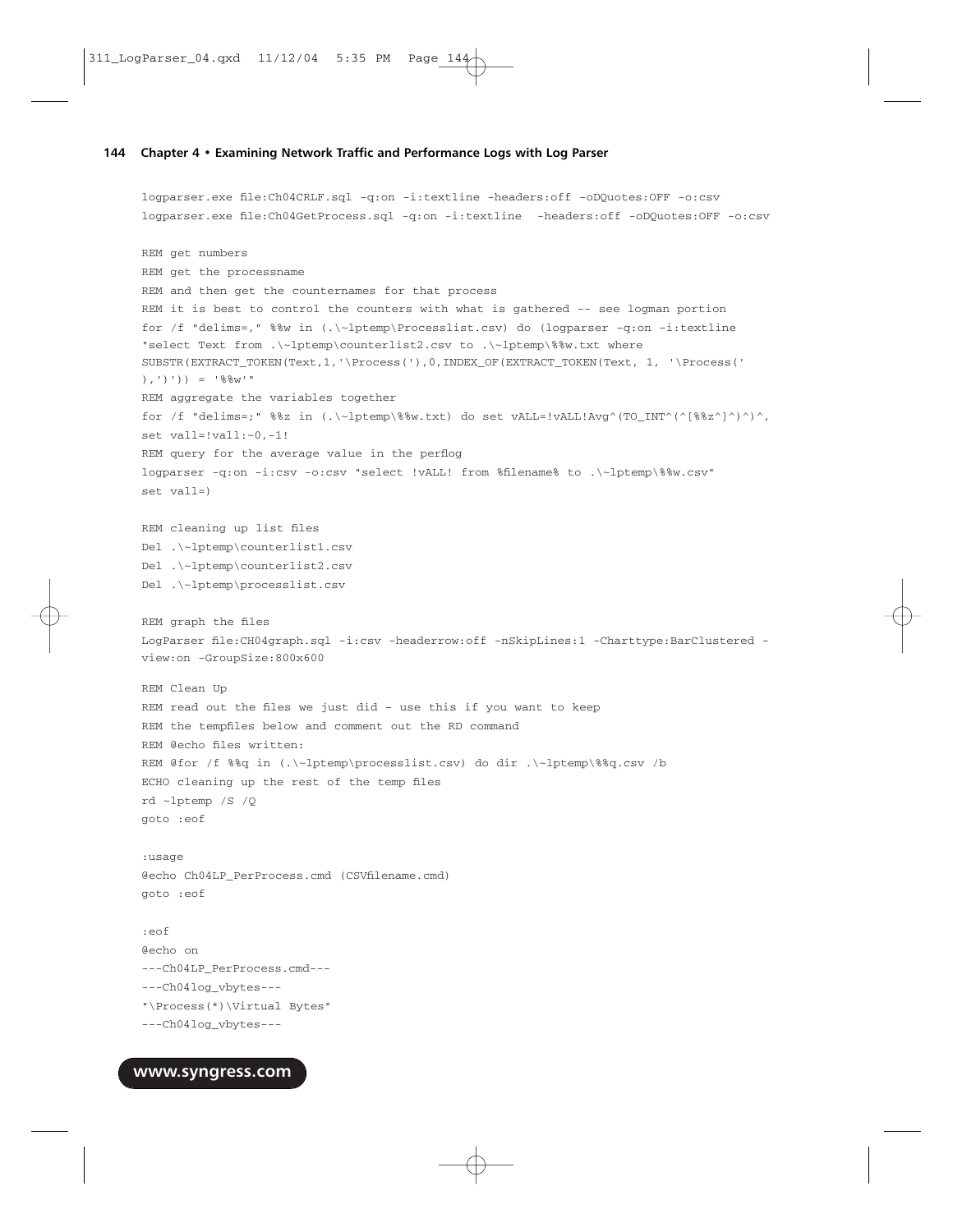```
---Ch04GetProcess.sql---
SELECT
       DISTINCT SUBSTR(EXTRACT_TOKEN(Text, 1, '\Process('),0,INDEX_OF(EXTRACT_TOKEN(Text,
1, '\Process(' ),')')) 
FROM .\~lptemp\counterlist2.csv
TO .\~lptemp\Processlist.csv
---Ch04GetProcess.sql---
---Ch04Graph.sql---
SELECT 
       EXTRACT_TOKEN( EXTRACT_TOKEN(Filename, -1, '\\'), 0, '.') AS ProcessName, 
       Field1 AS VirtualMemoryUsage 
INTO allvm.gif
FROM ~lptemp\*.csv 
ORDER BY VirtualMemoryUsage DESC
---Ch04Graph.sql---
```
The output of this is shown in Figure 4.2.



#### Figure 4.2 Output of Ch04LP PerProcess.cmd